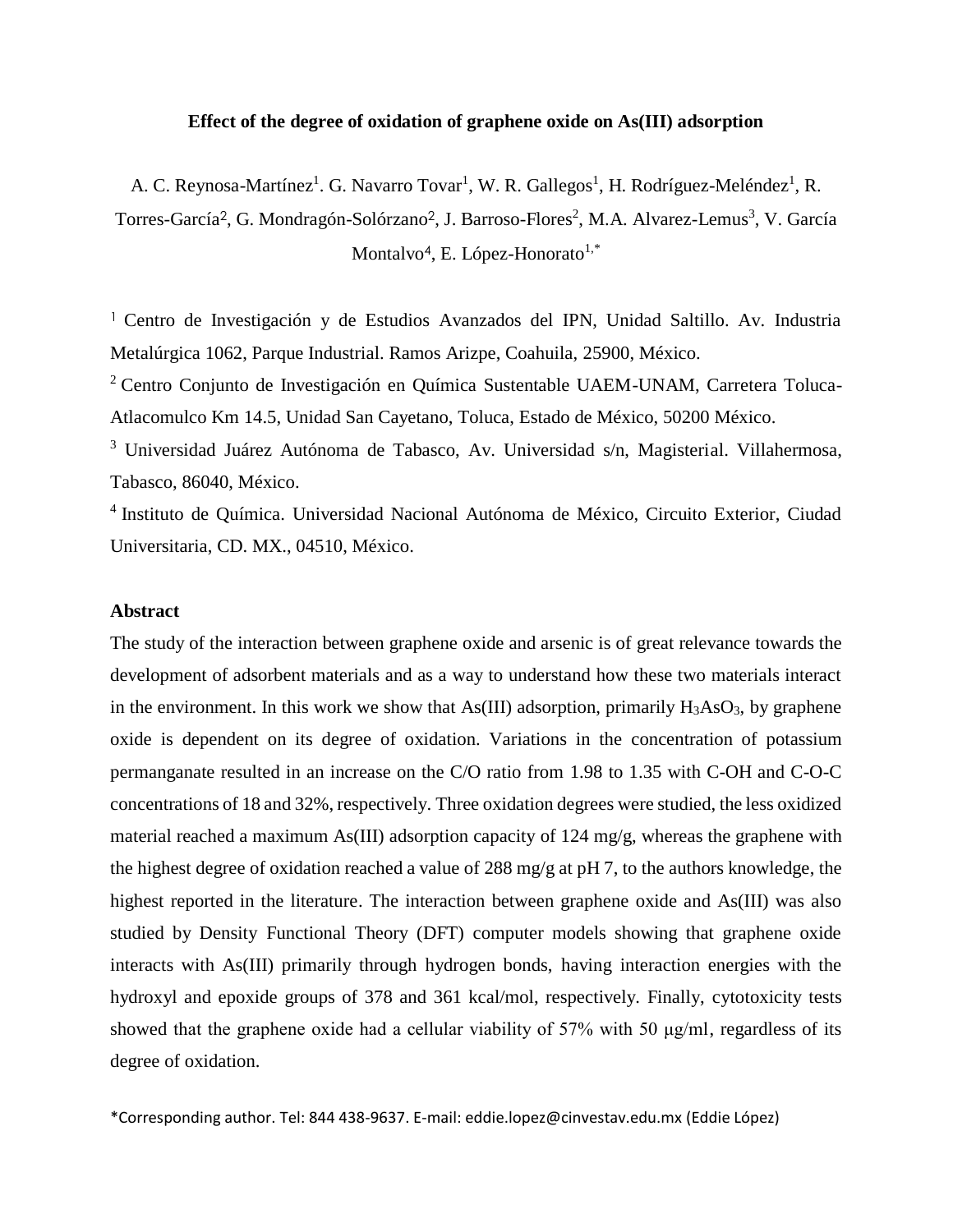### **1. Introduction**

Arsenic water pollution is a global challenge that affects countries in Europe, Asia and America [1]. For example, in Latin America 14 out of 20 countries suffer of this problem [2]. In Mexico, half of the country has shown water wells contaminated with arsenic with concentrations as high as 0.624 mg/L, particularly in arid and semiarid areas where other water sources are limited [3]. These concentrations are considerably high taking into account the limit of 0.01 mg/L established by the World Health Organization.

Currently, there are different techniques designed to removed arsenic, including adsorption, which is widely used due to its simplicity of operation and scalability [4]. A wide range of adsorbent material have been used such as iron oxides, activated alumina [5], activated carbon [6] and reduced graphene oxide (rGO) with nanoparticles such as magnetite, ceria, zirconium and zirconium oxide and  $Fe<sub>3</sub>O<sub>4</sub>/MnO<sub>2</sub>$  [7–13]. These materials have shown maximum adsorption capacities of 14.04 up to 212.33 mg/g for As(III) species  $(H_3AsO_3, H_2AsO_3^-$ ,  $HAsO_3^{2-}$  and  $\text{AsO}_3^{3-}$ ), which are the most dangerous species of As. Among these materials, graphene oxide has been used primarily to work as supporting material after reduction. Nevertheless, since graphene oxide contain oxygenated functional groups such as hydroxyl and epoxide, it has shown the capability to remover other contaminants such as uranium, plutonium and toxic dyes [14–16]. Since these functional groups are responsible for the adsorption capacity of graphene oxide, its degree of oxidation has a strong effect on the adsorption capacity of contaminants, therefore graphene oxide could be developed to adsorb high concentrations of arsenic without the use of other nanoparticles [17, 18]. This could simply the production of adsorbent materials and reduce its cost towards a practical use. Furthermore, since GO is widely used in the industry it is expected to be realized into the environment, therefore, studies on the interaction between GO and contaminants such as As, have important environmental implications as they also could help to elucidate contaminant transport processes as they have already suggested[19].

Different methods have been used to synthetize GO from graphite, one of the most known is the improved Hummers method in which  $KMnO<sub>4</sub>$  is used as oxidant agent in a mixture of H2SO4:H3PO<sup>4</sup> in a ratio 9:1[19, 20]. The oxidation process starts on carbon atoms at the edges and on defects of the graphene layer, where hydroxyl groups are formed. As oxidation progress the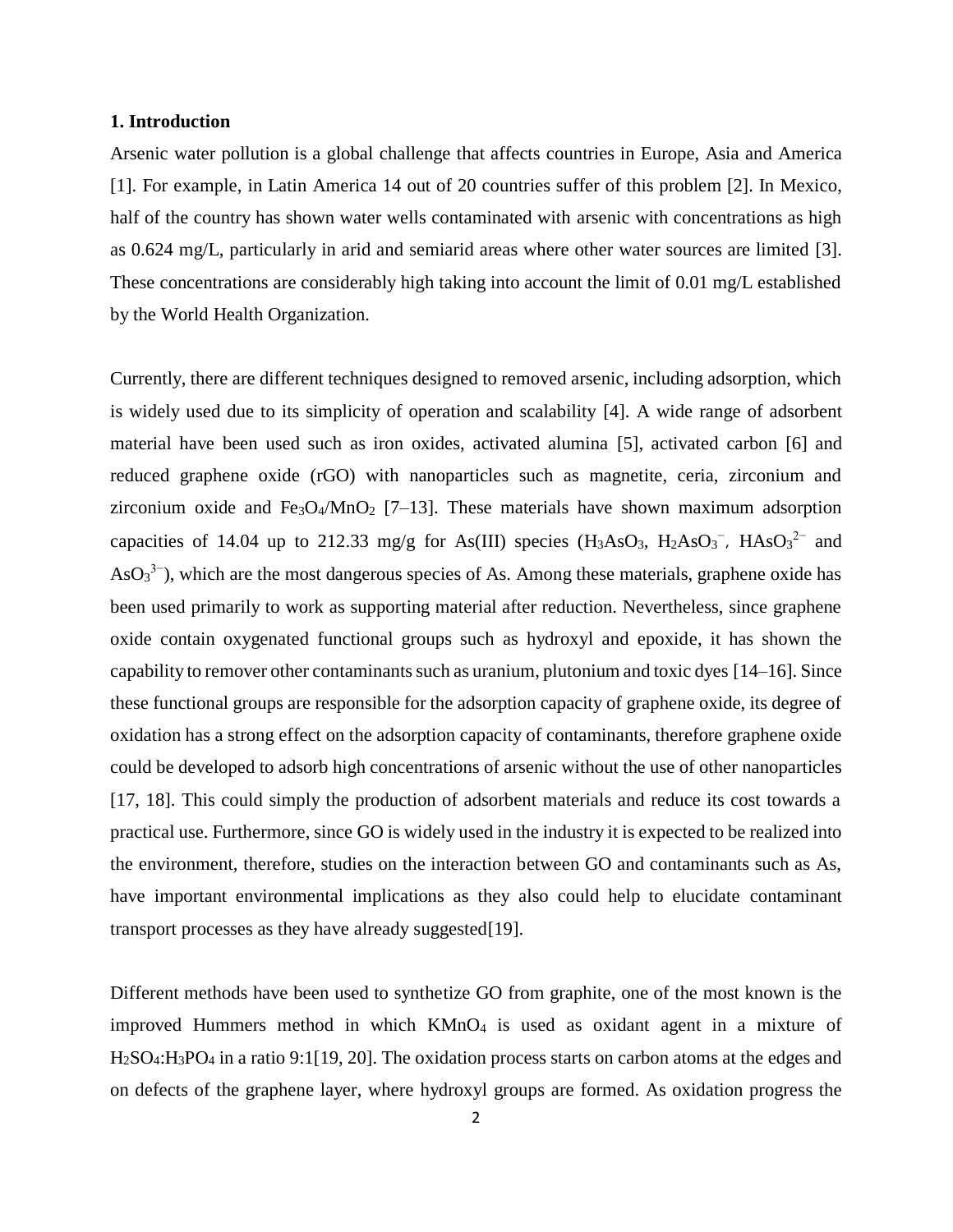basal plane undergoes oxidation and more hydroxyl groups are formed. Later on, the hydroxyl group on the edges are further oxidized to ketone and quinone groups, whereas the hydroxyl groups on basal plane are condensed to epoxide groups by dehydration. Finally, the ketone group is oxidized to carboxylic acid through the breakage of the carbon ring [22]. The complete oxidation of hydroxyl group to epoxide and carboxylic acid is achieved, for example, by increasing the amount of KMnO<sup>4</sup> [22, 23].

In this work we produced three different graphene oxides with a different degree of oxidation. We characterized these GOn and tested their As(III) capacity based on pH and As(III) concentration, showing maximum adsorption capacities up to 288 mg/g, to our knowledge the highest reported in the literature for single graphene oxide and even reduced graphene oxide with nanoparticles of ferrite,  $147 \text{ mg/g}$  [25]. This work also shows the effect of secondary salts on its adsorption capacity and provided computer models to explain the adsorption process and cytotoxicity to understand their impact as suitable adsorbent material. Our results show that graphene oxide can achieve high As(III) adsorption capacities, thus simplifying the possible use of graphene oxide as adsorbent material for As(III).

## **2. Experimental**

# *2.1. Synthesis of graphene oxide (GO1, GO2 and GO3)*

The synthesis of GO was performed using the improved Hummers method proposed by Marcano [21], as follows: 400 ml of sulfuric acid (95-98%, Jalmek) and phosphoric acid (85.8%, J.T. Beaker) were mixed in a 9:1 volume ratio with 3 g of graphite flakes (Sigma-Aldrich 95%) and 9 g of potassium permanganate (99%, Sigma-Aldrich), 1 to 3 ratio, with a weight ratio of 1:3 at 50 °C for 24 hours. After that the mixture was cooled to 2 °C and 3 ml of hydrogen peroxide (30%, Jalmek) was added. The mixture was then diluted with deionized water until pH 1. The material was washed twice with 3 different solutions, the first one with hydrochloric acid (36.5-38%, Jalmek) at 30% v/v, then with deionized water and finally with ethanol (99.5%, Jalmek). The solid material was coagulated with ethyl ether (99%, Jalmek) and centrifuged at 3500 rmp during 30 minutes (in a centrifuge XC-2450 PREMIERE). Subsequently, the material was dispersed in ethanol (99.5%, Jalmek) and exfoliated in an ultrasonic bath (Branson 3800, Frequency 40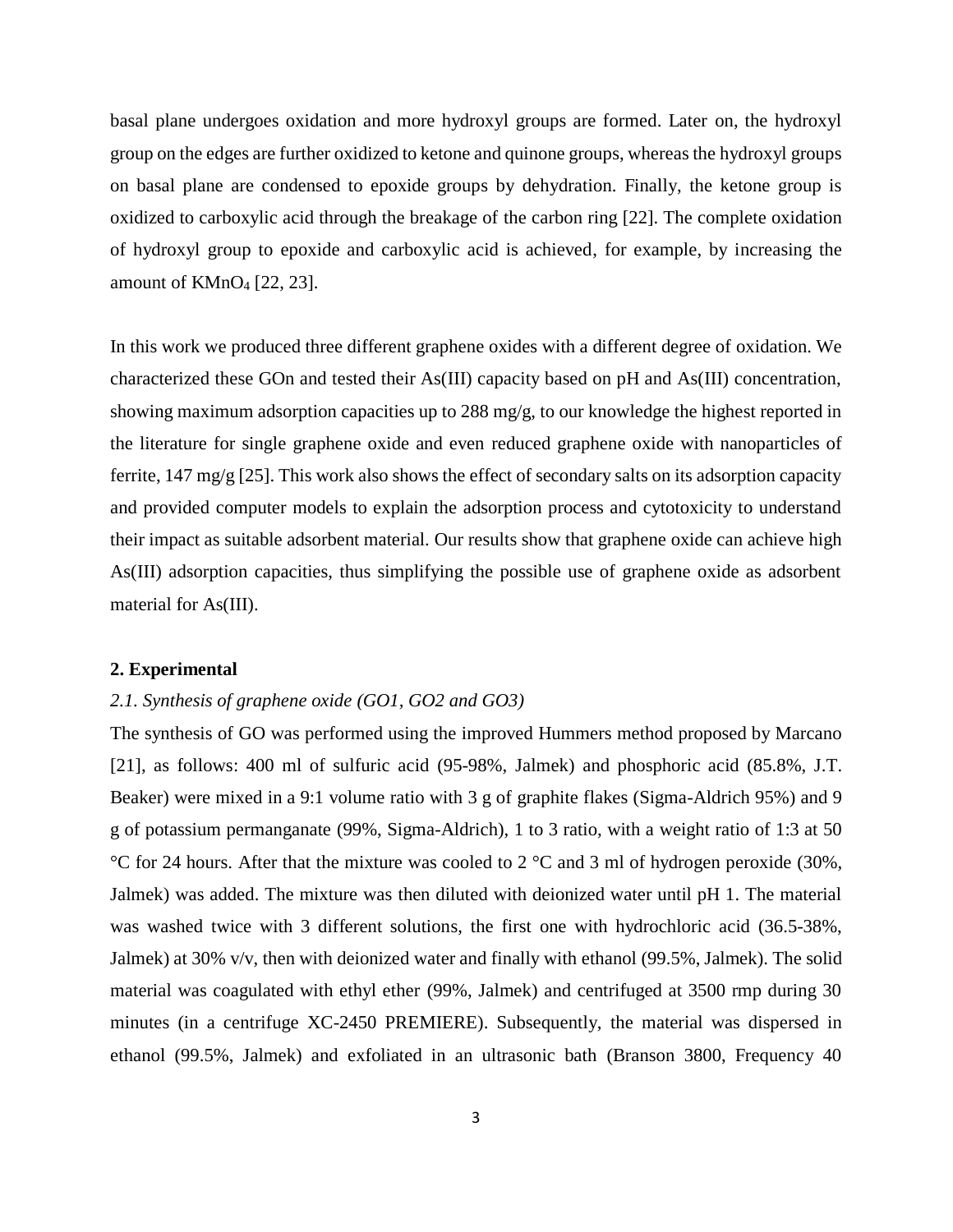kHz/Sonics Power 110) during 1 hour. Finally, the solid was dried overnight at 80 °C. The final product was denominated GO2.

Two graphene oxide with a lower and a higher degree of oxidation were obtained following the same procedure as described above, but with a weight ratio of 1:1 and 1:6 between graphite and potassium permanganate. This materials were designated as GO1 and GO3, respectively.

## *2.2. Characterization of graphene oxide*

The solid was characterized by X-Ray Diffraction (XRD) on a PHILIPS X'Pert diffractometer using the CuKa radiation (1.5418 Å) in the 8-80 $^{\circ}$  range (0.02 $^{\circ}$  step size). The functional groups and carbon content were characterized by Fourier Transform-Infrared Spectroscopy (FT-IR) on a PerkinElmer Frontier FT-IR/NIR and by X-Ray Photoelectron Spectroscopy on a PHI VersaProbe II with  $2x10^{-8}$  mTorr vacuum chamber, aluminum anode as X-ray monochromatic source with a radiation energy of 1486.6 eV. The analysis range was from 1400 to 0 eV. The microstructure and elemental analysis were also characterized by Scanning Electron Microscopy (SEM) using a Jeol JSM-7800F Prime, Field Emission Scanning Electron Microscope. Raman Spectroscopy was also performed in a RENISHAW *inVia* Microscope using a laser excitation wavelength of 514 nm. Zeta Potential was measured in a Malvern Zetasizer Nano Z ZEN2600 using a disposable cell.

# *2.3. Adsorption tests at different pH values*

To carry out the adsorption test, 0.0125 g of GOn powder were placed in a flask with 10 ml of As(IIII) with a concentration of 25 mg/L, the highest concentration of As recorded in nature[2, 25]. To prepare this solution an arsenic standard for ICP solution (Sigma-Aldrich, 1000  $\pm 2$  mg/L As(III) in 2% HCl, prepared with high purity  $As<sub>2</sub>O<sub>3</sub>$ ) was used. The pH of the GO/As mixture was adjusted as necessary using NaOH (97%, Vetec) or HCl (36.5-38%, Sigma-Aldrich). The temperature was kept at 25 °C for 48 h, and all experiments were covered from the sun-light. At the end of the experiment all the solutions were centrifuged for 15 minutes at 3500 rpm and then filtered with a 0.45 and 0.2  $\mu$ m poliethersulfone (PES) membrane. To preserve the solution 2 drops of HNO<sub>3</sub> (66.3%, J.T. Beaker) were added, according to the ASTM D2972-15 Norm [27]. The remaining As(III) in solution was quantified by Inductively Coupled Plasma Atomic Emission Spectroscopy (ICP-AES) using a PERKIN ELMER model OPTIMA 8300.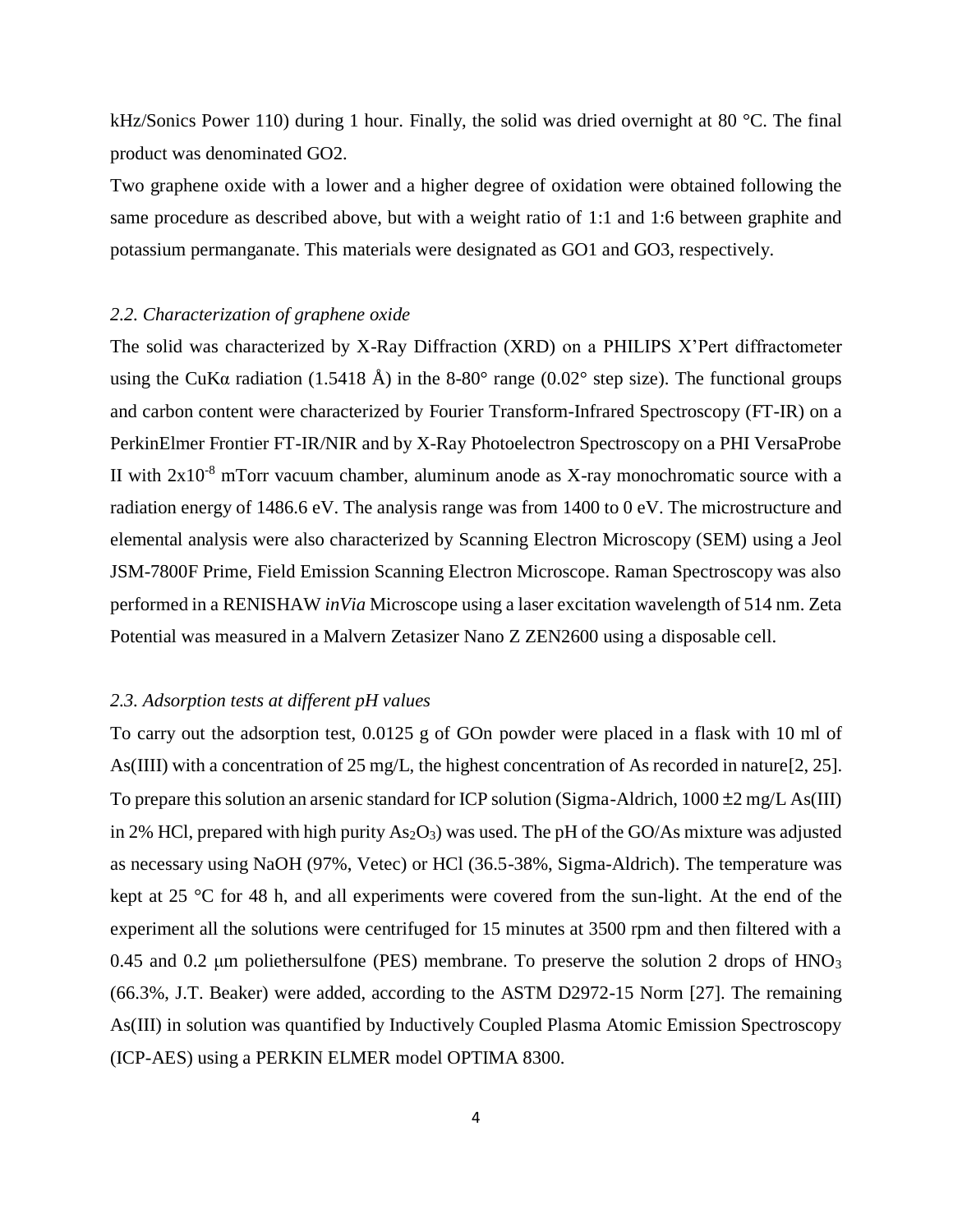## *2.4. Adsorption isotherm*

To determine the maximum adsorption capacity of GO for each oxidation degree, the previous methodology was used but with ten different As(III) concentration: 1, 25, 50, 100, 200, 300, 400, 500, 600 and 700 mg/L, in order to achieve saturation of the adsorbent material. The pH was adjusted to 7 for all the solutions, considering that the pH in natural water is in the range of 6 to 8.5 [28].

## *2.5. Kinetic study*

The kinetic study was performed following the methodology described in section 2.3, but by analyzing different suspensions at 0.5, 1, 3, 6, 12, and 24 hours (see supporting information).

## *2.6. Effect of natural ions in the adsorption of Arsenic(III)*

To observe the effect of natural ions on the adsorption of GOn, three ions were tested; phosphates  $(PO<sub>4</sub><sup>3</sup>$ ), sulfates  $(SO<sub>4</sub><sup>2</sup>)$  and carbonates  $(CO<sub>3</sub><sup>2</sup>)$ . These ions were chosen due to their abundance in natural water in arid and semi-arid regions [21–23] The concentration range for each ion was selected based on the maximum and minimum concentration reported by Navarro-Noya [32] In the case of PO<sub>4</sub><sup>3</sup> the concentrations used were 1.5 and 30 mg/L, whereas  $SO_4^2$  were 170 and 1695 mg/L and  $CO<sub>3</sub><sup>2</sup>$  were 408 and 1293 mg/L [32].

These solutions were prepared by dissolving separately  $Ca_3(PO_4)_2$  (96%, Sigma-Aldrich),  $CaSO_4\bullet 2H_2O$  (98%, Sigma-Aldrich) and  $CaCO_3$  (99%, Sigma-Aldrich) in deionized water, using an As(III) concentration of 25 mg/L (Sigma-Aldrich As(III) ICP standard solution) and 0.0125 g of GO. For all cases the pH was adjusted to 7. During the adsorption tests the temperature was also kept at 25 °C during 48 h. At the end of the experiment the sample was characterized as described previously.

## *2.7. Computational details*

All calculations were carried out using Gaussian 09 [33]. The structures for free hosts and guests were optimized at the LC-ωPBE/6-31G(*d,p*) level of theory with the PCM continuum solvation model (*water*) and their host-guest interaction energies were calculated with the NBO deletion (NBODel) formalism as available in the NBO3.1 program supplied with the aforementioned suite. In this method, all elements in the Fock matrix which involve orbitals from host and guest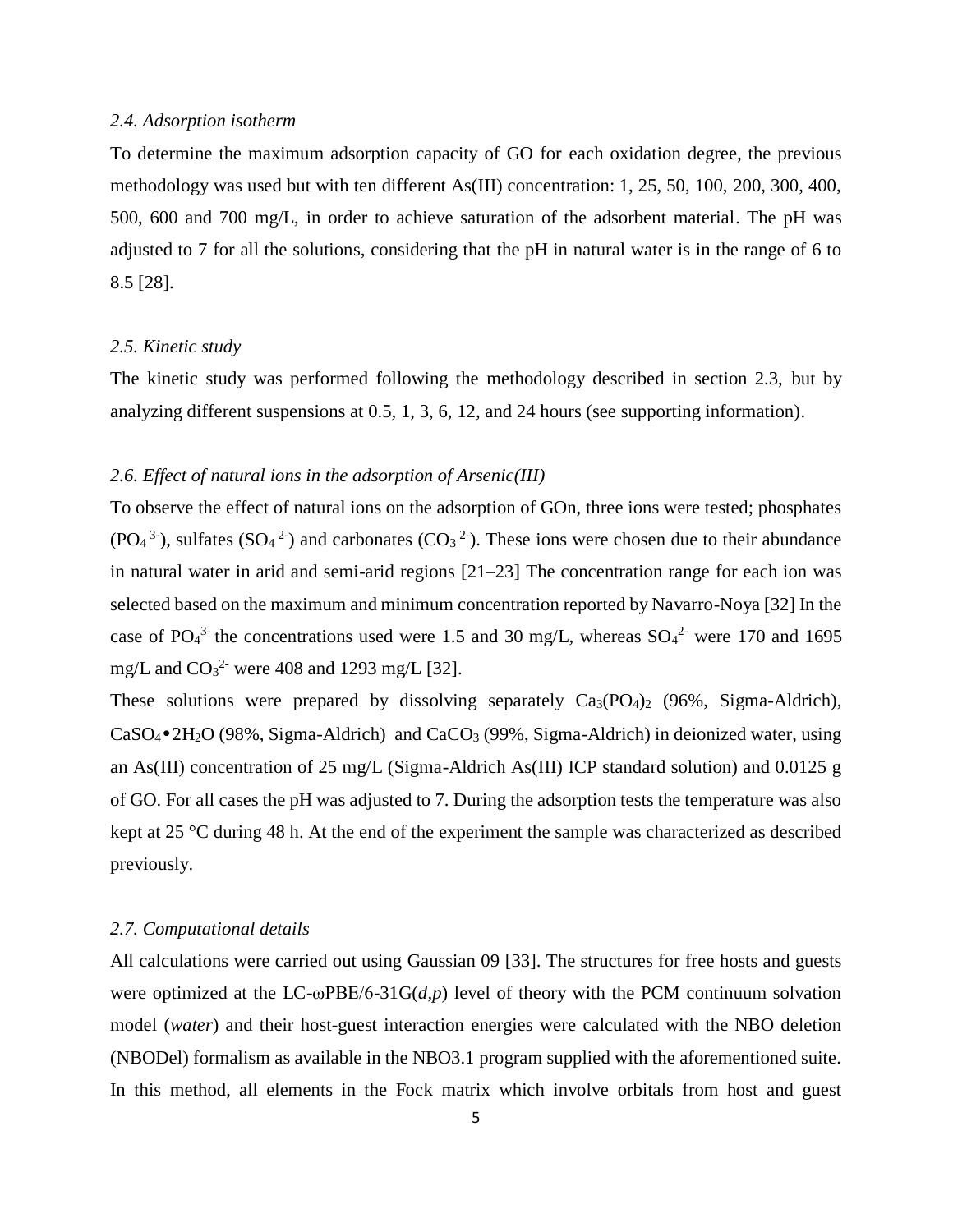simultaneously are set to zero (hence deletion); the resulting matrix is diagonalized again and the rise in energy is ascribed to the interaction energy.

#### *2.8. Cytotoxicity tests*

Cytotoxicity of graphene oxide materials was evaluated in mononuclear cells. Cells were cultured with RPMI 1640 medium plus 10% of Fetal Bovine Serum, 10mM Penicillin Streptomycin, and 10mM of L-glutamine (Thermofisher Scientific, USA) in a  $37^{\circ}$ C, 5% CO<sub>2</sub> humidified incubator. Different concentration of the materials (10, 30 and 50  $\mu$ g/mL) were suspended in DMSO and further incubated together with  $5 \times 10^3$  cells/well in a 96-well plate. After 48 h, cell viability was measured though the XTT assay (sodium 2,3,-bis(2-methoxy-4-nitro-5-sulfophenyl)-5- [(phenylamino)-carbonyl]-2H tetrazolium) according to the protocol from the supplier (Cell proliferation kit II, Roche®, Sigma-Aldrich), absorption of the dye was measured at 492 and 690 nm in an Epoch (Biotek) spectrophotometer. The data are presented as mean standard deviation of three measurements, differences between control and treated groups are shown as a result of a twoway ANOVA statistics

### **3. Results and Discussion**

# *3.1. Production of graphene oxide with different degrees of oxidation*

Figure 1 shows the X-ray diffraction patterns of graphite and the three types of GO produced. Graphite shows two reflections at 55 and 26°, corresponding to the (004) and (002) planes, respectively. However, after oxidation and exfoliation, GO (Figure 1 c and d) showed a single broad reflection at approximately 10° (Fig. 1a and b), which is indicative of the production of graphene oxide [21]. This change is attributed to the increase on disorder introduced by the breakage of C=C bonds and the binding of oxygenated functional groups, such as hydroxyl (–OH), carboxylic acid (COOH) and epoxide (C–O–C), which introduced defects in the carbon lattice. On the other hand, the X-ray diffraction pattern of GO1 (Figure 1b) shows two reflections at 55, 26° similar to graphite, but broaden. This could be attributed to a transition from an ordered to a disordered structure, since the reflection at 10°, similar to GO2 and GO3, is associated with the presence of a disordered structure. The presence of the three reflections is similar to other GO reported in the literature also with a low degree of oxidation [34].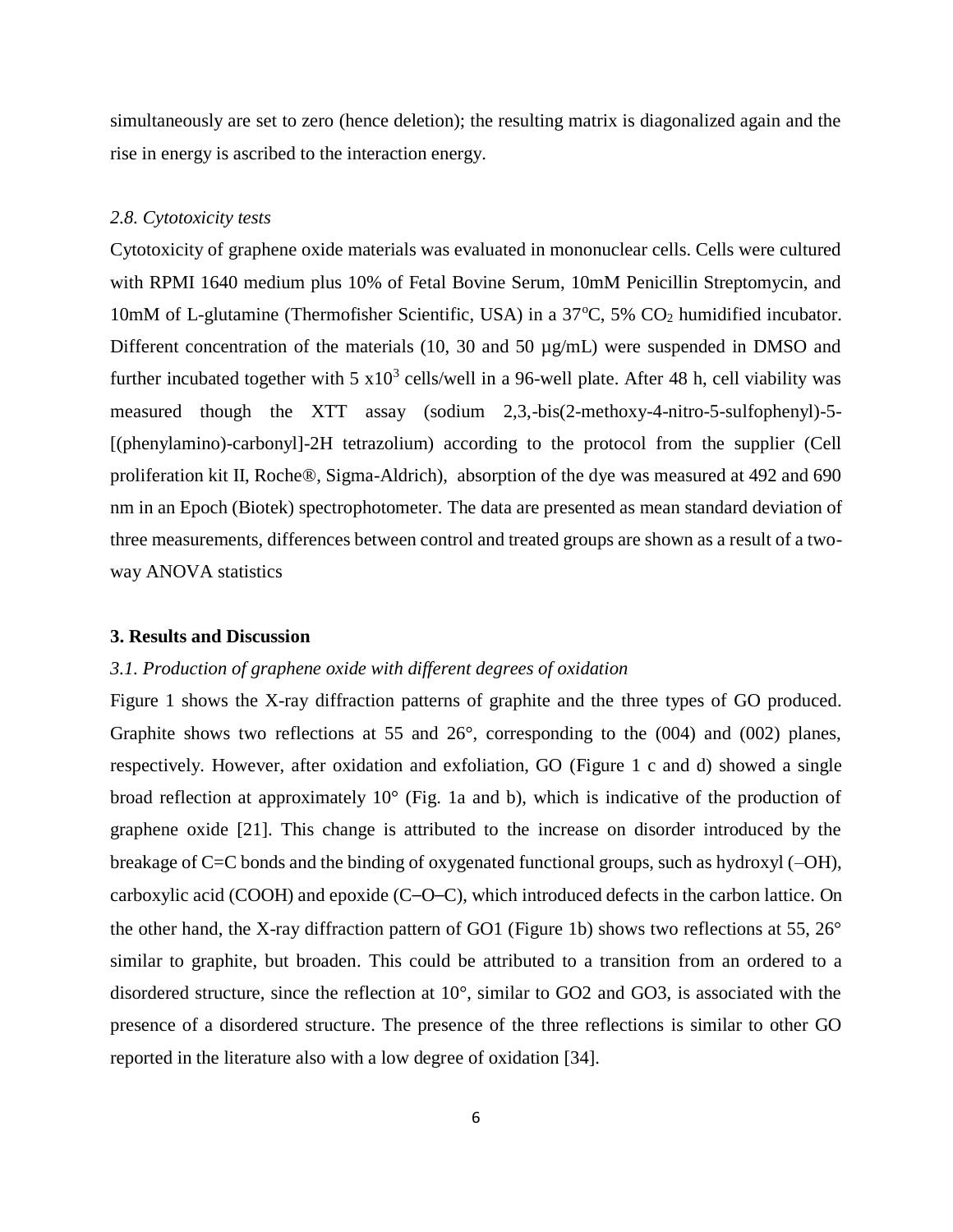

**Figure 1.** X-ray powder diffraction pattern of a) graphite, b) GO1 synthetized with a ratio of graphite and oxidant 1:1, c) GO2 synthetized with a ratio of graphite and oxidant 1:3 and d) GO3 synthetized with a ratio of graphite and oxidant 1:6.

Figure 2 (b and c) shows the FT-IR spectra of GO2 and GO3. In both cases, a broad and intense band is observed where two bands are overlapped, the first one at  $\sim$ 3500 cm<sup>-1</sup>, which is attributed to stretching mode of the  $-OH$  functional group and the second  $\sim$ 3400 cm<sup>-1</sup> corresponding to the hydrogen-bonded water (H-O-H) stretching. Additionally, at  $\sim$ 1722 cm<sup>-1</sup> the C=O stretching mode, corresponding to the carboxylic acid functional group was observed. Furthermore, the peak found at  $\sim$ 1623 cm<sup>-1</sup> was assigned to the C=C stretching mode that belongs to the remaining aromatic structure of the carbon lattice. Between this two bands, GO1 presents a small signal at  $\sim$ 1620 cm<sup>-</sup> <sup>1</sup> from the vibration of the skeleton of the aromatic structure. At  $\sim$ 1377 cm<sup>-1</sup> a deformation mode band from C–H was detected, whereas at  $\sim$ 1225 and 1067 cm<sup>-1</sup> were located the bands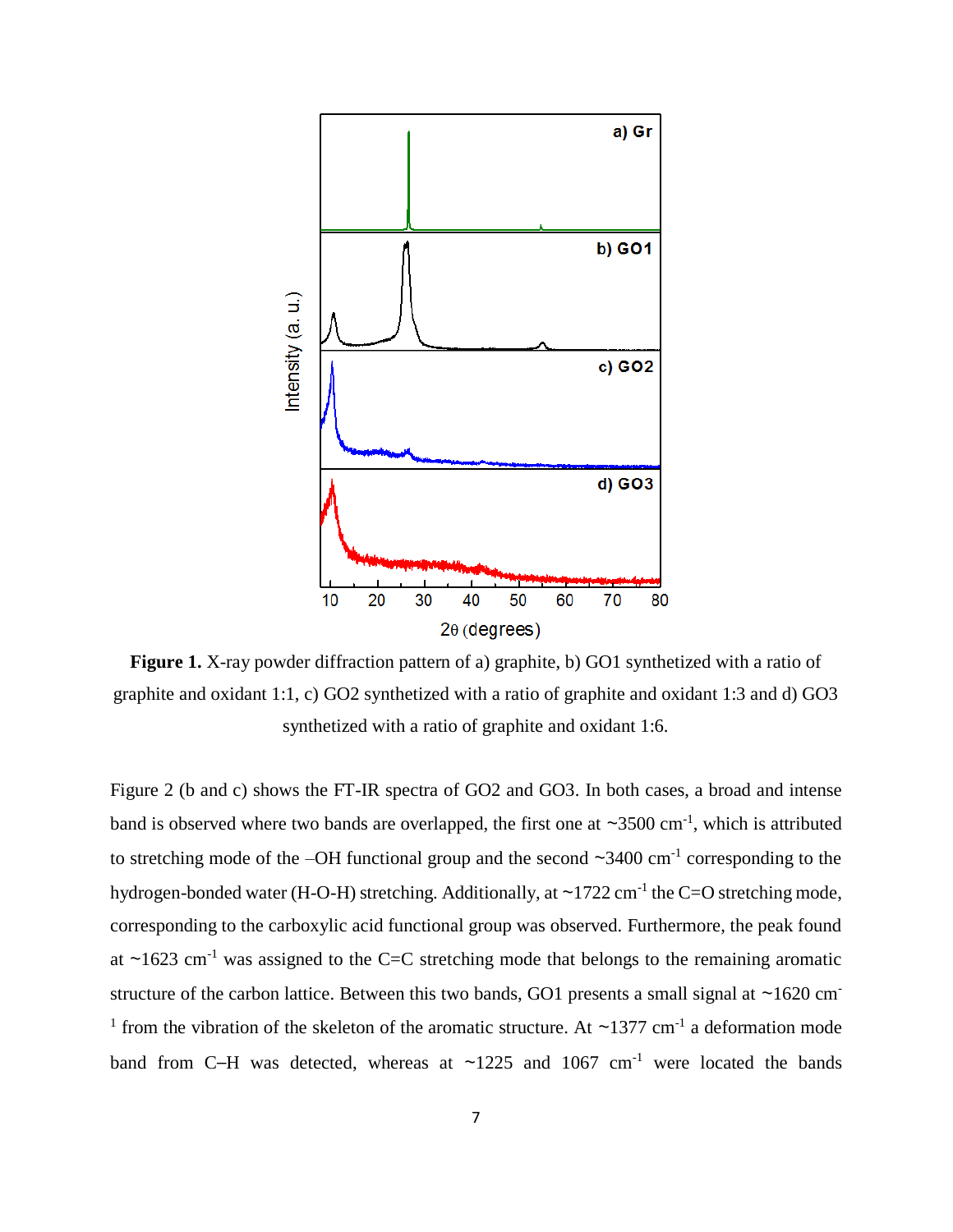corresponding to C–O–C and C-OH functional groups, respectively. These results confirm the oxidation of graphite and support the correct formation of GO [35]. Furthermore, Figure 2a shows the FT-IR spectra of GO1, where only a broad band at  $\sim$ 3500 cm<sup>-1</sup> attributed to stretching mode of the –OH functional group can be seen. The presence of this unique band is associated with graphite oxide and is similar to other graphene oxide reported in the literature with a low oxidation degree [18, 31].



Figure 3 shows the SEM micrographs of GO1, GO2 and GO3. Figure 3 shows that the GO laminates had lengths of between 2.5 and 20  $\mu$ m, with a relatively smooth surface. GO3 appeared to have similar particle sizes, but with a considerably increase on surface roughness (Fig. 3e). This difference between both materials is likely caused due to their differences on oxidation, since a higher concentration of lattice defects induce more lattice distortions that result on an increase of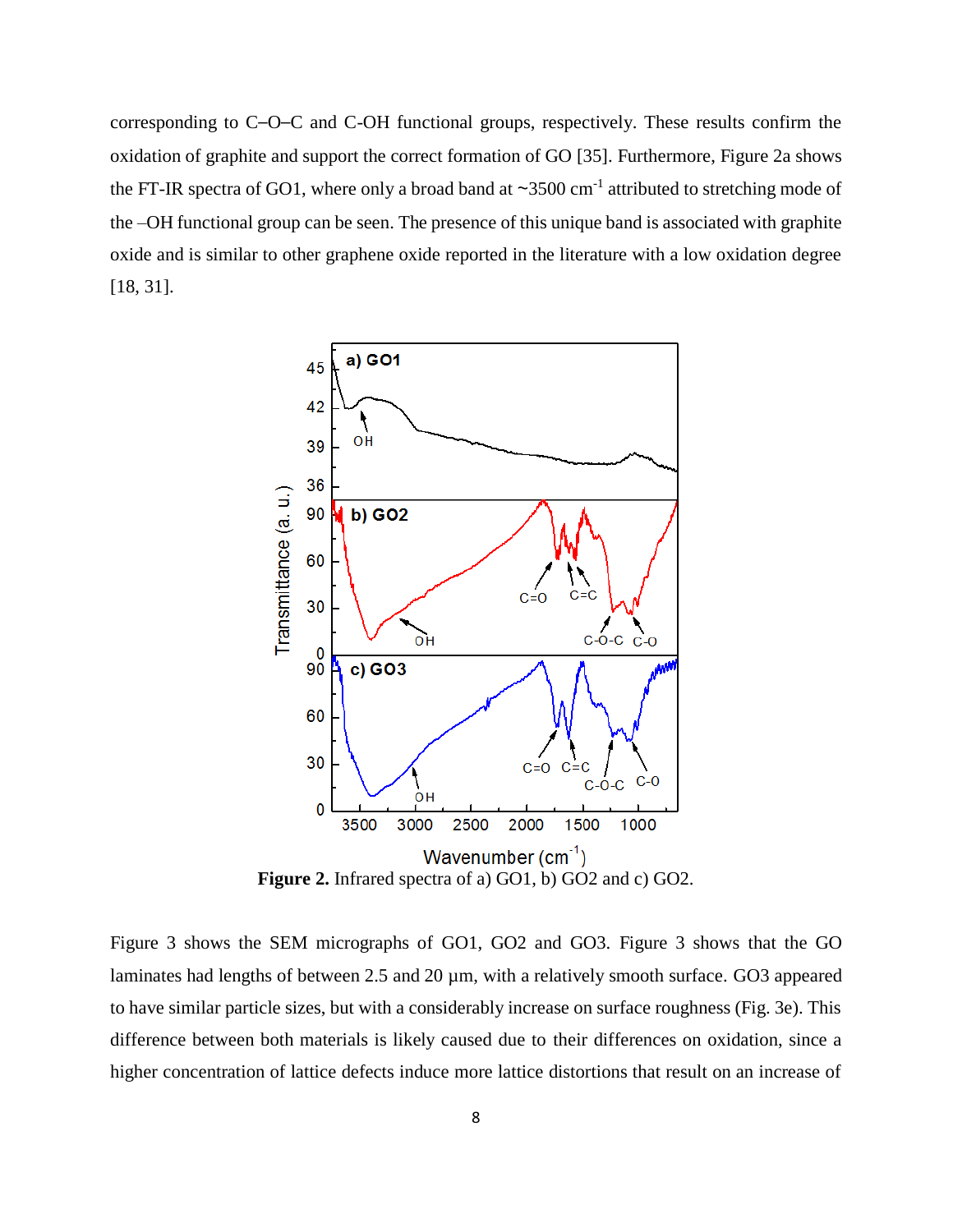tortuosity of the graphene sheet, thus generating the surface roughness observed by SEM [36]. The laminar structure was corroborated also by TEM (Figure S1)



**Figure 3.** Micrograph of Scanning Electron Microscopy of a, b) GO1, c, d) GO2 and e, f) GO3.

Figure 4 shows an example of the Raman spectra of GO1 to GO3. In the Raman spectra of graphite (see supporting material) is possible to identify the G band as a narrow and intense band at  $\sim$ 1581  $cm<sup>-1</sup>$ , which originates from the bond stretching of  $sp<sup>2</sup>$  bonds, associated with the fist-order Raman mode  $E_{2g}$  [37]. However, in GO this band becomes broad due to the presence of defects that affect the carbon network. Furthermore, we observed that the G band in both GO2 and GO3 shifted to 1590 cm<sup>-1</sup>. Additionally, it was possible to identify the D band at 1356 cm<sup>-1</sup> for GO2 and at 1357  $cm<sup>-1</sup>$  for GO3. This band is associated with the vibrational mode  $A_{1g}$  that is attributed to the breathing mode of the network rings due to the defects introduced by the transformation of  $sp^2$  to  $sp<sup>3</sup>$  bonds due to the attachment of oxygenated functional groups to the graphene structure [38].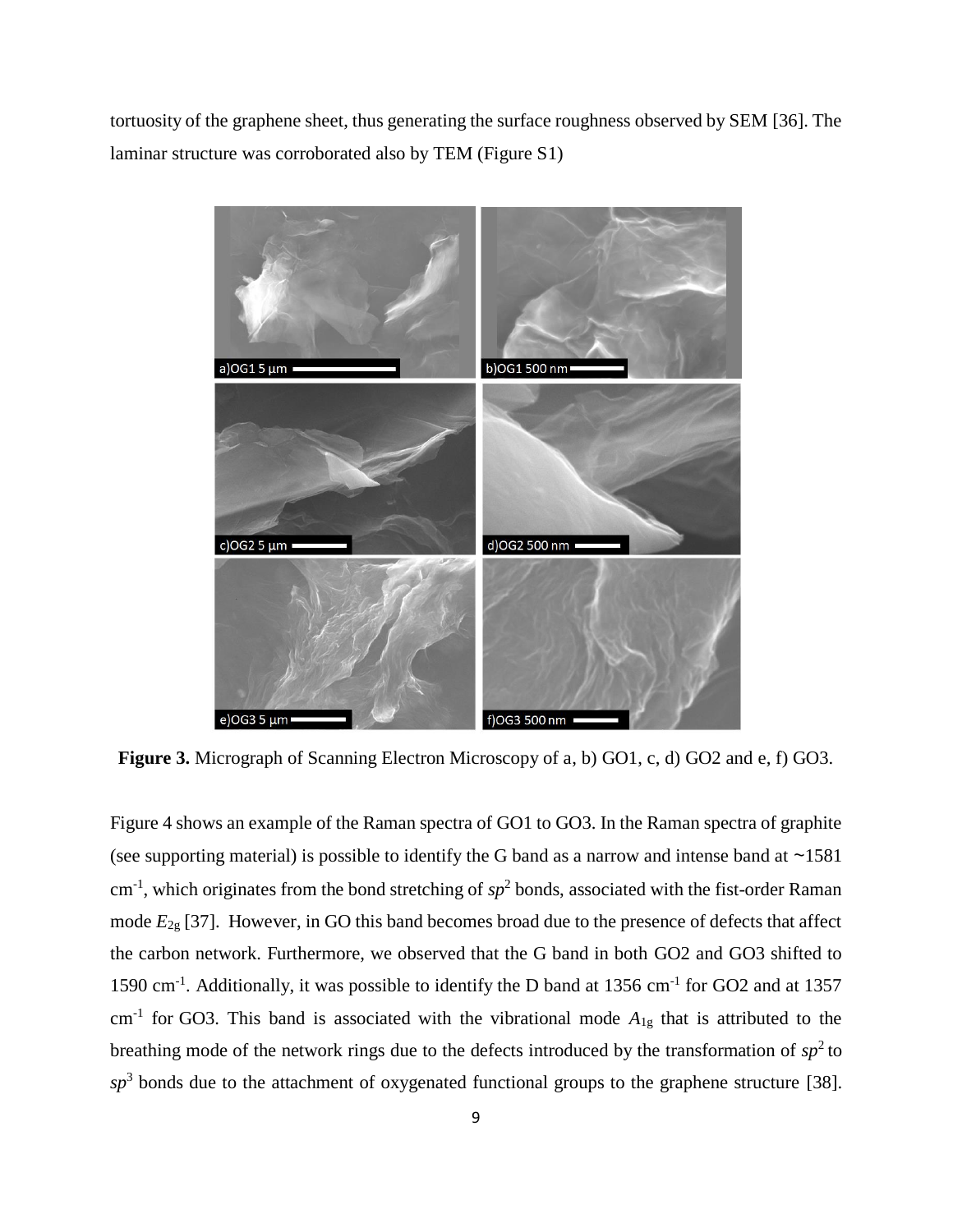Besides the G and D bands it was possible to identify the D', D'' and D<sup>\*</sup> bands. These bands are attributed to the disorder introduced by the oxidation process. The D' band has been associated to the double carbon vacancy  $(C_2)$  in the network according to generation of consecutive rings with 5 and 8 carbon atoms [39]. On the other hand, D'' and D\* bands have been associated with the content of oxygen as they shift to lower and higher wavenumbers, respectively [40]. In GO2 these bands were located at 1516 cm<sup>-1</sup> (D'') and 1135 cm<sup>-1</sup> (D<sup>\*</sup>), but shifted towards 1532 cm<sup>-1</sup> (D'') and 1134 cm<sup>-1</sup> (D<sup>\*</sup>) for GO3, thus suggesting a higher degree of oxidation [31, 32]. Furthermore, Figure 4a and b show the Raman spectrum of GO1, where generally two distinctive signals were obtained. Contrary to OG2 and OG3, overall, the G band (1590 cm<sup>-1</sup>) was more intense than the D band  $(1359 \text{ cm}^{-1})$  for OG1, suggesting a more graphitized structure. The existence of two different Raman spectrum for OG1 suggest that the material was partially oxidized with areas maintaining a high concentration of sp2 character[42].

Furthermore, the peak intensity ratio between the D and G bands ( $I<sub>D</sub>/I<sub>G</sub>$ ) is generally used as a measure of structural disorder [43]. In graphite, this ratio was 0.09, thus suggesting a material with a high degree of order, whereas GO1, GO2 and GO3 showed ratios of 0.42/0.5 (two intensity ratios as shown in Fig. 4a,b), 1.29 and 1.34 respectively, where the disorder degree increased significantly. Zhou et al. analyzed an area of 10 x10 μm in a pristine GO with a 1:3 graphite:oxidant ratio and found a homogeneous oxidation with a  $I_D/I_G$  of 0.93 [44]. Vallés et al. found that at lower C/O ratio grater I<sub>D</sub>/I<sub>G</sub> values were obtained, when C/O was  $\sim$ 2 the I<sub>D</sub>/I<sub>G</sub> was 1, conversely when C/O was  $\sim$  5 the I<sub>D</sub>/I<sub>G</sub> decreased to 0.6 [45]. With this ratio it is expected that our GOn has a higher oxidation degree, and structural disorder, than reported in literature.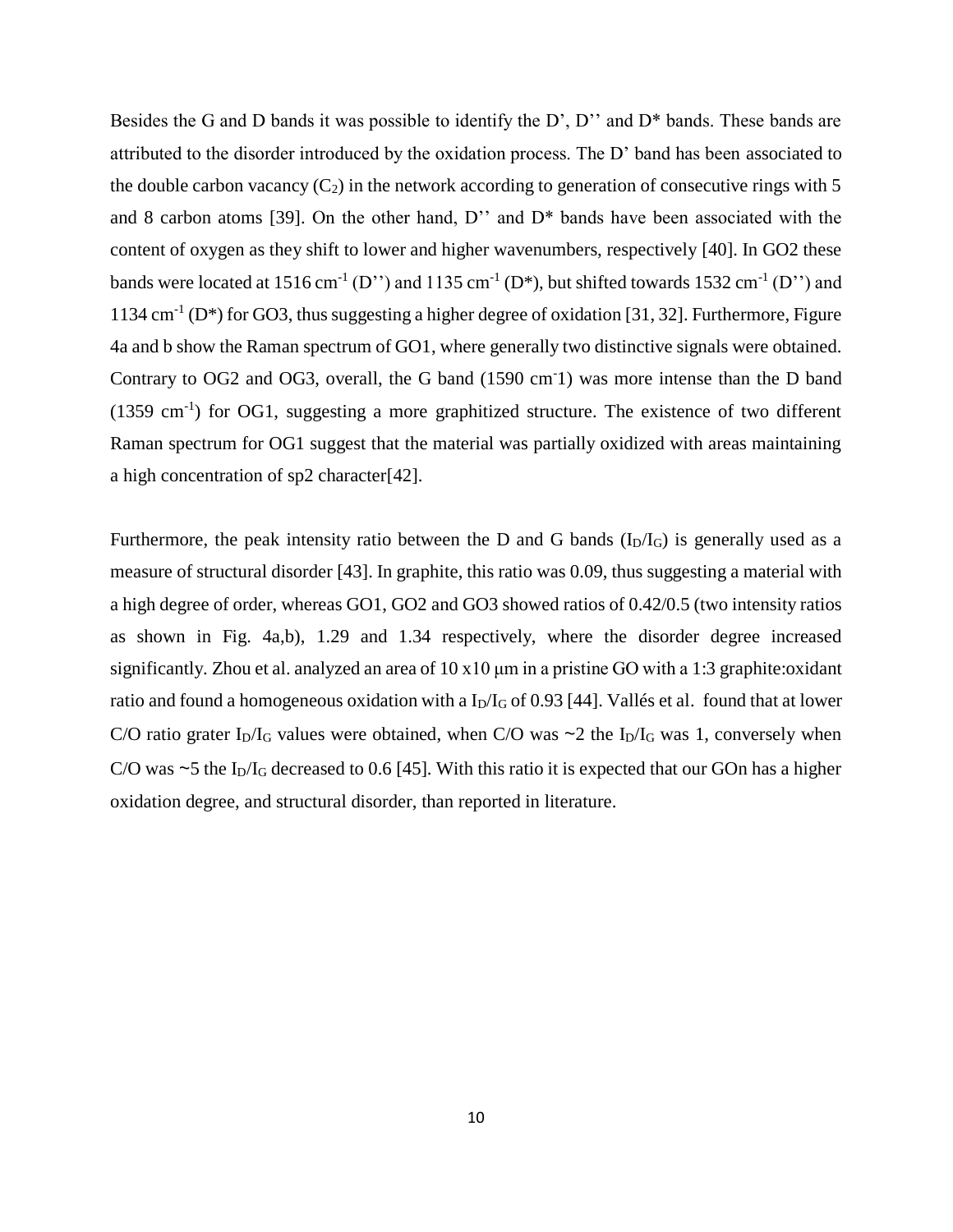

**Figure 4.** Raman spectra of primary bands of a,b) GO1, c) GO2 and d) GO3.

The three GO were also characterized by XPS as shown in Figure 5. GO1 (Figure 5a) shows an intense band at 284.7 eV attributed to graphitic structure (C=C with 54%), confirming the previous results from Raman analysis, a broad and less intensive band at 284.9 eV, attributed to *sp<sup>3</sup>* hybridization (C-C with 29.9%) generated during oxidation process, as well as the hydroxyl group at 286.9 eV (C-OH with 16.1%). The presence of only one kind of oxygenated functional group is related with the ratio of KMnO4:graphite used to the synthesis of GO1 since it was not enough to oxidized the hydroxyl groups to epoxide or carboxylic acid[46]. For GO2 (Figure 5a), the C1s region (284-291eV) showed the presence of C=C (284.8 eV), C–C (285.3 eV), C–OH (286.8 eV), C-O-C (287.1 eV), C=O (288 eV) and COOH (289.6 eV) bonds, attributed to the hydroxyl, epoxide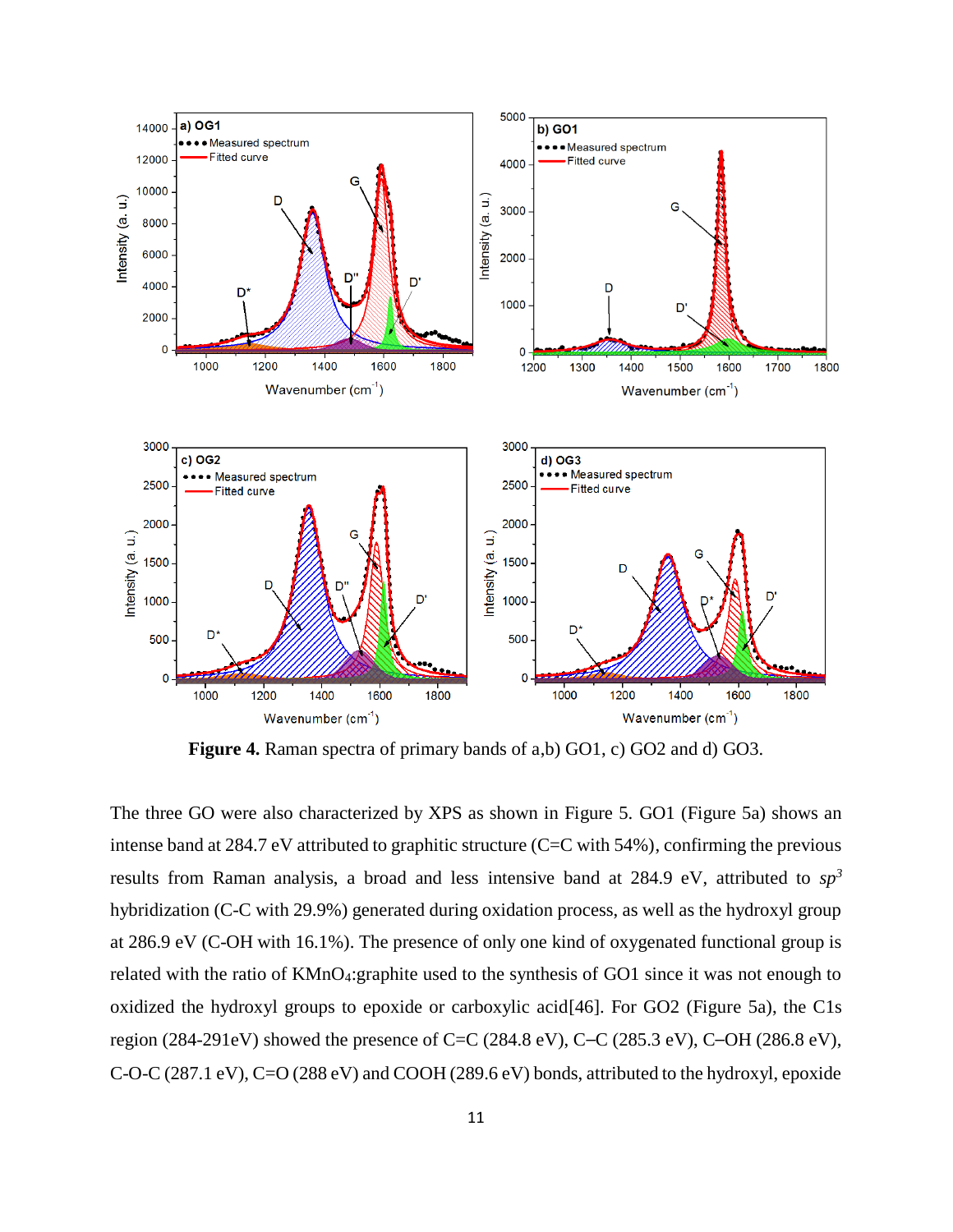and carboxylic acid functional groups, respectively  $[47]$ . The GO2 had a C=C and C-C concentration of 19.6 and 21.7% respectively, whereas C-OH, C-O-C, C=O and COOH, had values of 5.7, 28.8, 15.4 and 8.8%, respectively. These values changed for GO3 (Figure 5b), which showed clear differences on the concentration of C=C with only 0.8%, whereas C-C, C-OH, C-O-C, C=O and COOH had a concentration of 45.7, 18, 31.7, 3 and 0.7%, respectively (See Table 1). In general, the percentage of C-OH and C-O-C in our GO3 is higher than reported for others studies where the absent functional group is –OH [25].

Overall, GO2 was composed primarily of the C-C/C=C structure (41.3%) and epoxide functional groups (28.8%). As the degree of oxidation increased, the concentration of epoxide functional groups and hydroxyl groups also increased to 31.7 and 18%, respectively. Furthermore, based on the total carbon and oxygen content, GO2 and GO3 had C/O ratios of 2.03 and 1.3, respectively. Similar percentages were reported for GO synthetized by modified Hummers method with a C/O of 2.3 and 25.33, 18.43, 41.95, 6.99 and 7.29 % of C-C/C=C, C-OH, C-O-C, C=O and COOH respectively [48], and with Hummers method was obtained a C/O ratio of 2.4 and 48.4% of C=C bond, 47.6% C-O bond and 4.7% of C=O bond. C=C bonds stem from graphitic structure, C-O was attributed to both C-O-C and C-OH functional groups while C=O was also assigned to COOH functional groups [49]. As can be seen the predominant functional groups obtained, both in literature and experimentally, were C-OH and C-O-C in contrast with C=O and COOH.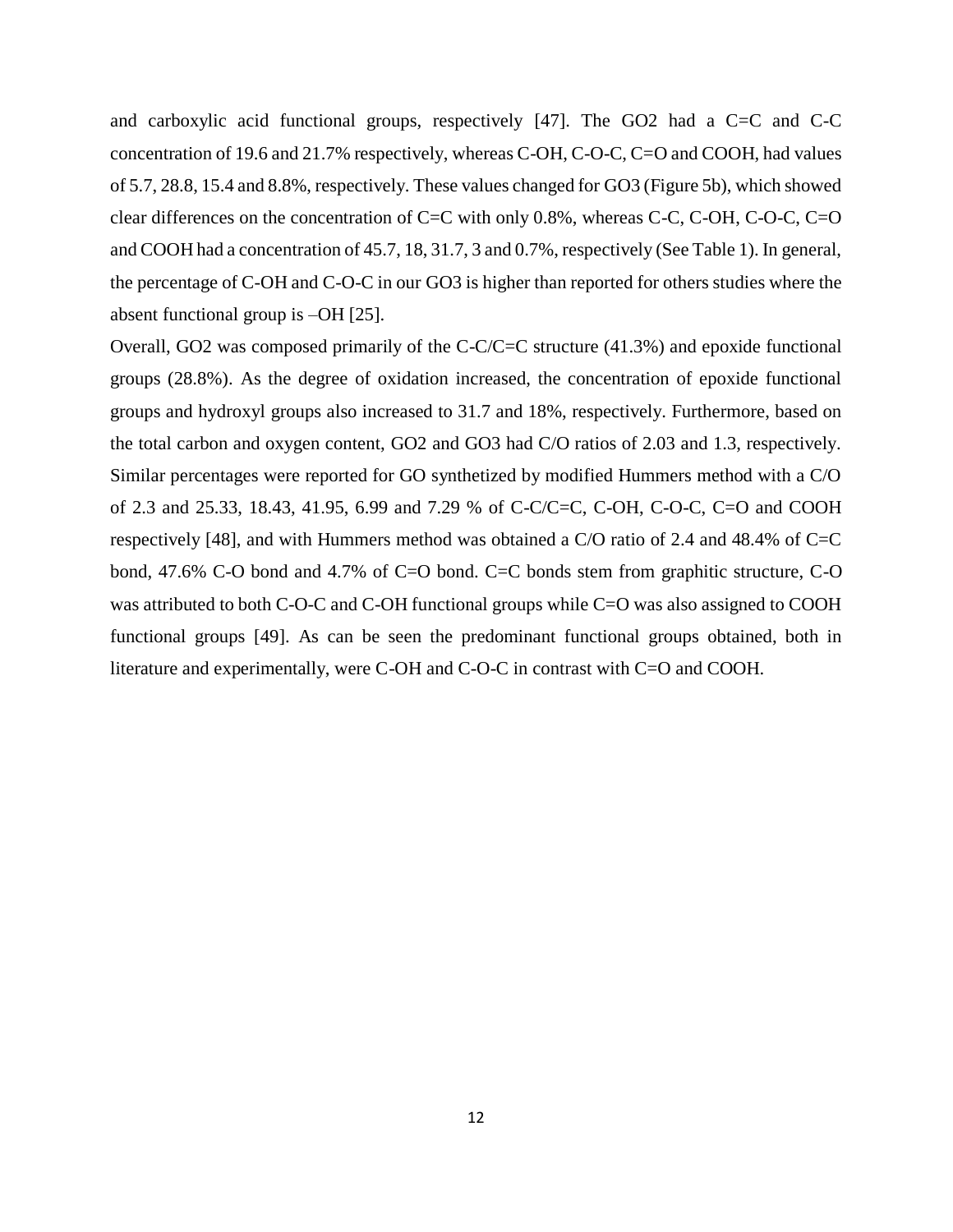

**Figure 5.** High-resolution X-ray photoelectron spectra for a) GO1, b) GO2 and c) GO3.

|                 | <b>Functional group (At %)</b> |       |        |          |       |             |  |
|-----------------|--------------------------------|-------|--------|----------|-------|-------------|--|
|                 | $C = C$                        | $C-C$ | $C-OH$ | $C-O-C$  | $C=O$ | <b>COOH</b> |  |
| OG <sub>1</sub> | 54                             | 29.9  | 16.1   | $\Omega$ | 0     | $\theta$    |  |
| OG <sub>2</sub> | 19.6                           | 21.7  | 5.7    | 28.8     | 15.4  | 8.8         |  |
| OG <sub>3</sub> | 0.8                            | 45.7  | 18     | 31.7     | 3     | 0.7         |  |

**Table 1.** Quantification of functional groups in GO1 and GO2 by X-ray photoelectron spectra.

Figure 6 shows the effect of pH on the values of zeta potential (ζ) of GO1 to GO3. The zeta potential of GO1 change from -36 mV at pH2 to -42 mV at pH 3 and showed de lowest value at pH 11 with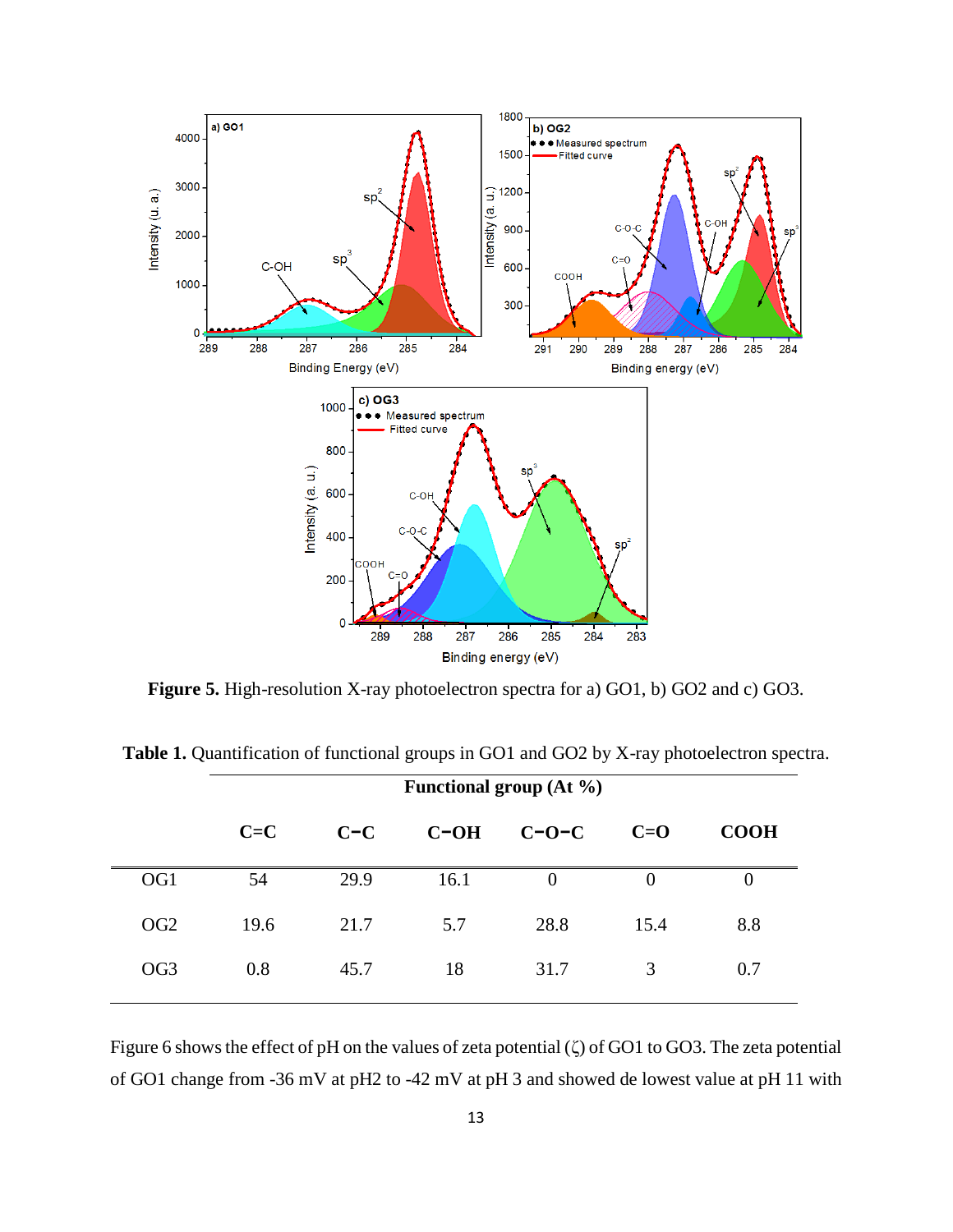-49 mV, GO2 changed from -24 mV at pH 2, down to -35 mV at pH 3, and then decreasing with pH to -44 mV at pH 11. Similarly, GO3 had a zeta potential of -33 mV at pH 2, also decreasing with pH to -44 mV at pH 11. For most pH values, GO3 had a lower zeta potential of approximately -54 mV (81%) between pH 3 and 11 [50].

According to the literature, Zeta Potential  $(\zeta)$  values above +30 mV ("more positive") and below -30 mV ("more negative") suggest a stable suspension at a specific pH value [51]. The three materials got  $\zeta$  values below -30 mV (except GO2 at pH 2), thus suggesting that highly oxidized GO is stable at any pH, but most stable at alkaline pH values. The stability in suspension of the material is attributed to the concentration of oxygenated functional groups and its ionization. Krishnamoorthy, et al. associated the most negative  $\zeta$  values to the dissociation of acid functional groups such as carboxylic acid (H<sup>+</sup> + <sup>-</sup>O–C=O) and hydroxyl (O<sup>–</sup> + <sup>+</sup>H) [34]. The stability of GO1 is attributed to its partial oxidation and the predominance of −OH groups, whose negative charge is enhanced with the increase of pH. Even in low concentration, this oxygenated group, provides a stability in suspension [52]. The low concentration of acid groups in GO2 is associated with its stability in solution since GO3 has a higher density of these groups as confirmed by XPS analysis. Baskoro et al. reported a GO prepared with a graphite:oxidant ratio 1:1 with a  $\zeta$  of -24 mV pH=3, -38 mV at pH=10, and between -31.5 to -33 mV at pH=7, they attributed this phenomena to the ionization to the carboxylic acid groups even though their GO had a 5% of COOH groups but 45% of O-C-O functional group (according to the XPS results) [53]. The extremely low concentration in COOH group, and the absence of C-OH, could be the reason for a lower ζ compared with our GOn. On the other hand, Shih, et al. reported a GO with a ratio 1:3 unstable at acid pH with -4.25 mV (pH=1) and high stability at pH=14 with -44.73 mV attributed to the ionization of functional groups, especially to COOH in the layer edges[54].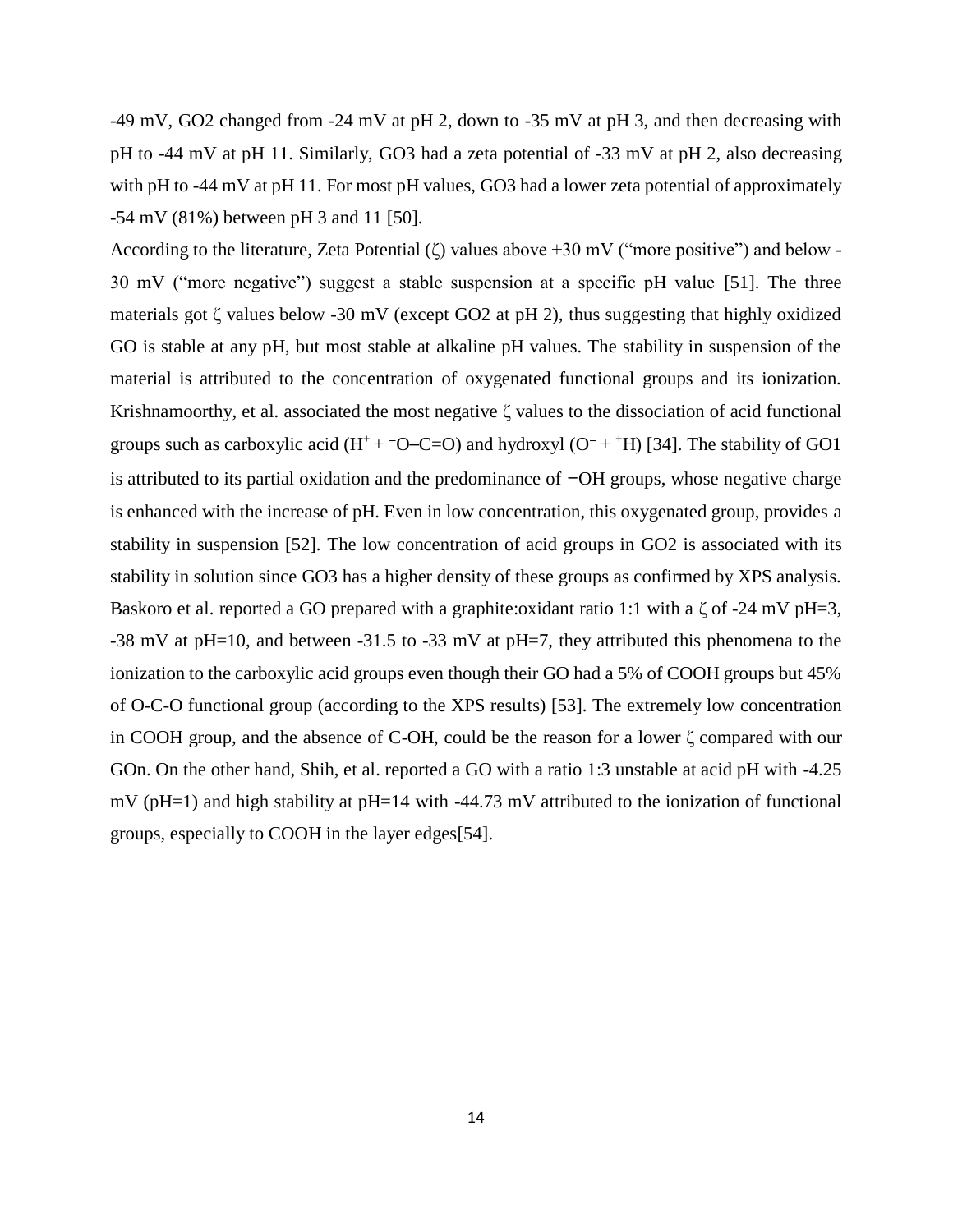

**Figure 6.** Zeta Potential plot at different pH values.

# *3.2. Adsorption tests at different pH values*

Figure 7 shows the effect of pH on the adsorption capacity (*q)* of arsenic on GOn*.* It shows that *q* is dependent on pH, for example, GO1 have an adsorption capacity of 5.7, 4.4 and 2.4 mg/g at pH pH 3, 7 and 11, respectively. Similar behavior was observed for GO2 that reduces its adsorption capacity from 5.4 mg/g at pH 3, down to 4.5 at pH 7 and 1.4 at pH 11. As for GO3, its adsorption capacity appears to be slightly lower than GO2, particularly at pH 3, where it had a *q* of 3.7 mg/g. In the range of pH 7-9, the As adsorption of GO1, GO2 and GO3 was very similar, having identical values of *q* of 4.6 and 4 mg/g at pH 7 and 9 (Figure 7). Nevertheless, As(III) adsorption appears to increase with lower oxidation degrees particularly at pHs below 5 and above 11 (outside the range of pH found in natural water).

The higher adsorption capacity of GOn at acidic conditions is related to the oxygenated functional groups attached to the  $sp^2$  and  $sp^3$ carbon atoms. Unlikely alkaline environments, at acid pH values, the oxygenated functional groups have not been dissociated, thus are not negatively charged, making it possible to interact with arsenic despite having a neutral charge  $(H_3AsO_3)$  [55]. On the other hand, as pH values increase, particularly at  $pH \ge 11$ , both the oxygenated functional groups and the arsenic species are dissociated into  $\neg$ O–C=O,  $\neg$ O–, and H<sub>2</sub>AsO<sub>3</sub><sup>-</sup>, HAsO<sub>3</sub><sup>2–</sup> and AsO<sub>3</sub><sup>3–</sup> [56], therefore, are negatively charged, thus reducing the adsorption process due to repulsion. Similarly, the almost identical  $q_e$  of GO1, GO2 and GO3 at pH 7 and 9 could be attributed to the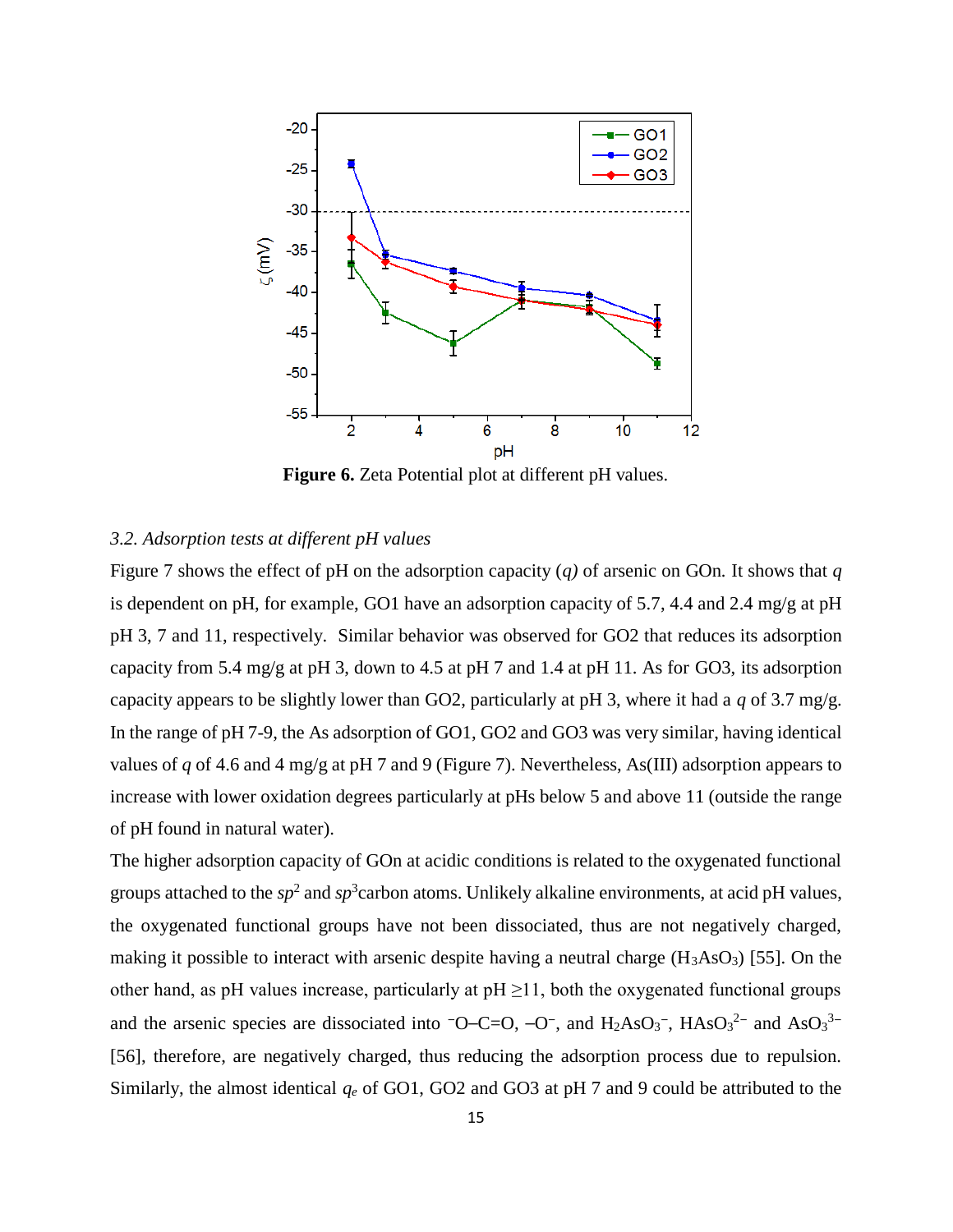incomplete dissociation of oxygenated functional groups, in the presence of the predominant specie H3AsO3.



**Figure 7.** Equilibrium adsorption capacity of GO2 and GO3 at different pH values.

## *3.3. Adsorption isotherm*

Figure 8 shows the relationship of adsorption at equilibrium  $(q_e)$  and equilibrium concentration  $(C_e)$  up to 550 mg/L of As (III). Figure 8 shows that GO2 and GO3 have relatively similar adsorption behavior at *C<sup>e</sup>* below 100 mg/L. For example, at 50 mg/L GO2 and GO3 had a *q<sup>e</sup>* of 8.89 and 8.90 mg/g, respectively, while GO1 seems to have a *q<sup>e</sup>* slightly higher of 11.6 mg/g. However, as the concentration increased, GO3 showed a higher adsorption capacity, for example at  $C_e$  of 550 mg/LGO1 reached values of  $q_e$  of 90 mg/g and GO2 had a  $q_e$  of 178 mg/g, whereas GO3 had values of 196 mg/g. The values of the adsorption isotherms were used to study the kinetics of the adsorption process.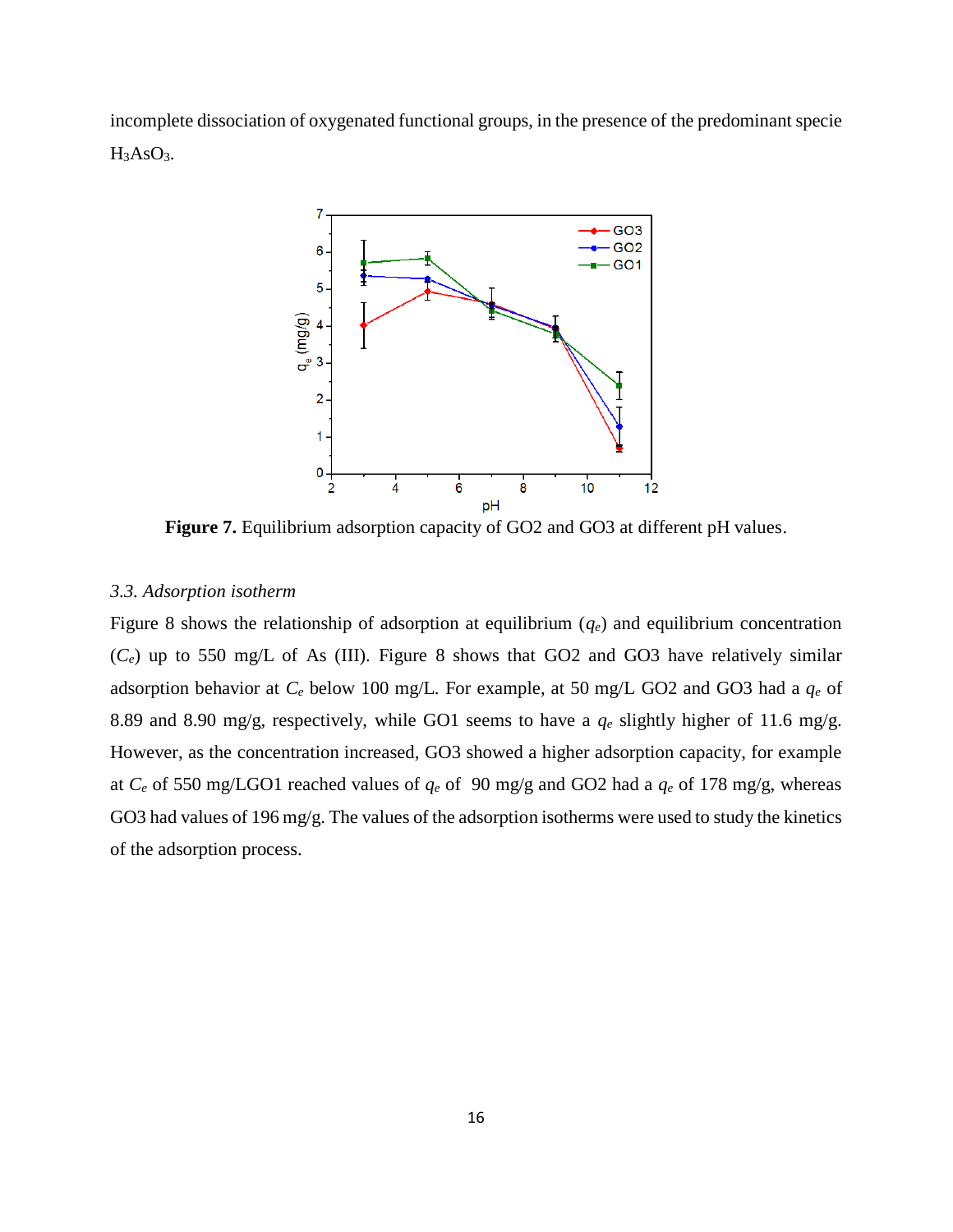

**Figure 8.** Equilibrium adsorption capacity plot against As(III) concentration at equilibrium.

The adsorption isotherm describes the interaction between adsorbent material and the adsorbate, explaining the adsorbate molecules distribution between bulk solution and adsorbent material when both phases reach equilibrium [57]. There are two adsorption isotherms often used to study adsorption, Langmuir and Freundlich. The first one assumes a homogeneous distribution of active sites and the lack of interaction between adsorbed molecules, thus proposing that the adsorbate tends to form a monolayer [58]. The equation to describe the Langmuir's isotherm model is the following[59]:

$$
\frac{C_e}{q_e} = \frac{1}{Q_0 b} + \left(\frac{1}{Q_0}\right) C_e \tag{1}
$$

Where  $C_e$  is the equilibrium concentration of adsorbate expressed in mg/L,  $q_e$  is the adsorption capacity at equilibrium (the amount of adsorbate adsorbed per unit mass of adsorbent material) expressed in mg/g and *Q<sup>0</sup>* and *b* are Langmuir constants. In order to find out if As(III) adsorption on GO1 and GO2 followed the Langmuir isotherm, the ratio *Ce/q<sup>e</sup>* was plotted against *Ce* to obtain the correlation coefficient,  $R^2$ . The GO1, GO2 and GO3  $R^2$  was 0.7378, 0.3156 and 0.6101, respectively, thus suggesting that As(III) adsorption on graphene oxide does not follow a Langmuir behavior [60].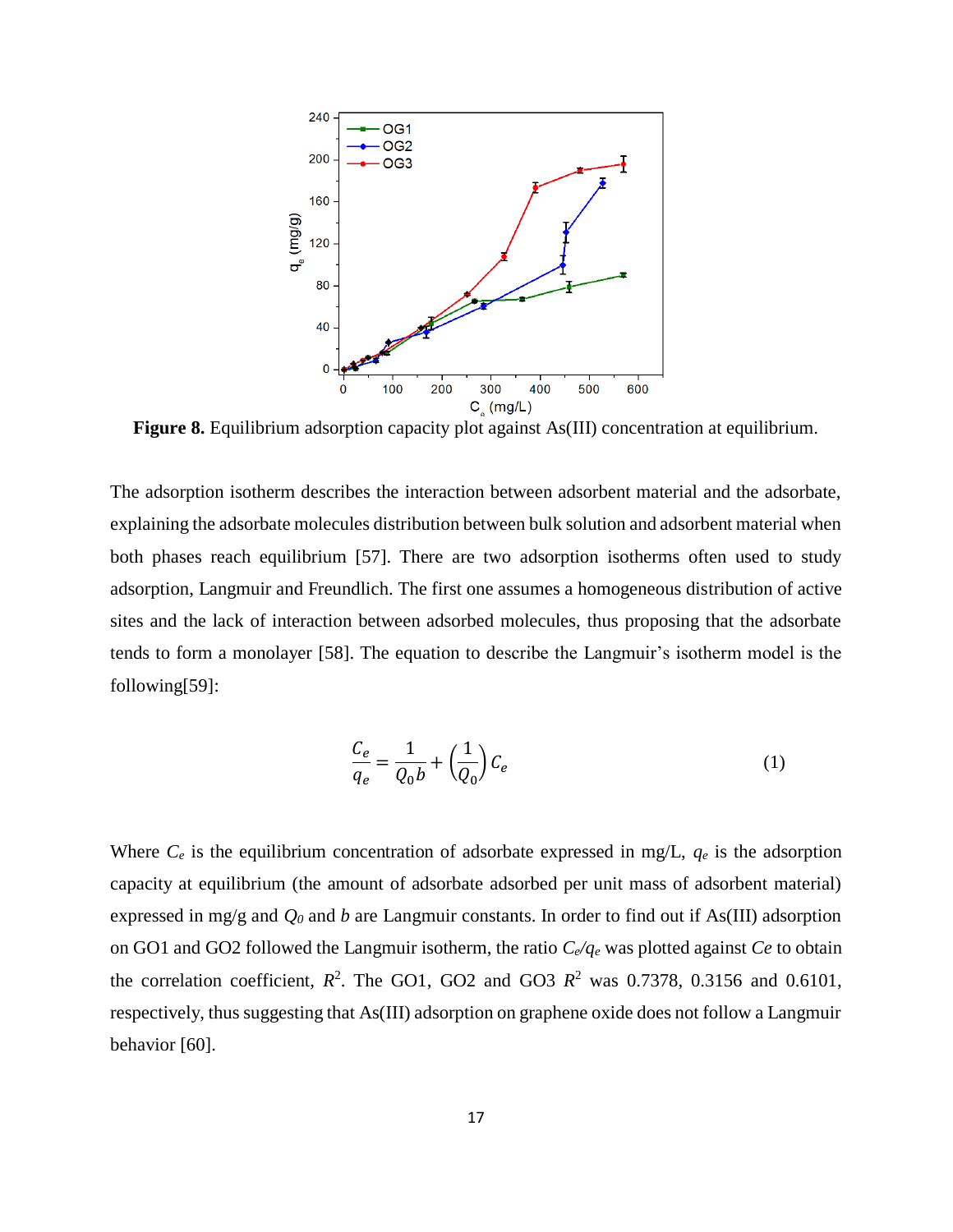The second isotherm model generally used to study adsorption processes is the Freundlich model, which considers the existence of an heterogeneous surface with different energies and the formation of a multilayer of adsorbate [58]. This model follows the following logarithmic expression [59]:

$$
\log q_e = \log k_F + \left(\frac{1}{n}\right) \log C_e \tag{2}
$$

Where  $k_F$  and *n* are the Freundlich constants. In order to evaluate the applicability of Freundlich's isotherm model to GO adsorption process, *log q<sup>e</sup>* against *log C<sup>e</sup>* was plotted in Figure S4 in supporting information. The correlations  $R^2$  found were 0.9322, 0.9818 and 0.9917 for GO1, GO2 and GO3, respectively, thus suggesting that As(III) adsorbs on graphene oxide following the Freundlich model [61]. This result deviates from previous reports suggesting a Langmuir's adsorption model, which assumes the same energy for active sites all over the material. However, XPS analysis have shown the existence of a diverse concentration of functional groups, specially hydroxyl and epoxide, therefore it is unlikely that all of these functional groups will interact with the same energy.

Furthermore, once obtained *k<sup>F</sup>* and *n* (Table 2) the maximum adsorption capacities were calculated for each material using equation 3. The maximum adsorption capacities for GO1,GO2 and GO3 were 123, 175 and 288 mg/g, values for GO2 and GO3 are considerably higher from those previously reported for GO of 19 mg/g and even higher than some reduced graphene oxide/nanoferrites of 147 mg/g [25]. The increase of adsorption capacity from 175 to 288 mg/g suggest that the degree of oxidation and the type of functional groups on graphene oxide have a strong influence on the adsorption capacity of GO. Therefore, differences during its synthesis will have a strong effect on the adsorption of this material, suggesting that GO will not have a single generic maximum adsorption capacity that can be assigned to this material [62]. Adsorption capacity like this has not been reported before for the use of pristine GO to the removal of As(III), neither have been used Freundlich's model to describe the adsorption process, this work may help to understand the interaction between As species and GO functional groups in addition to the interaction of both with the anions from natural ground water.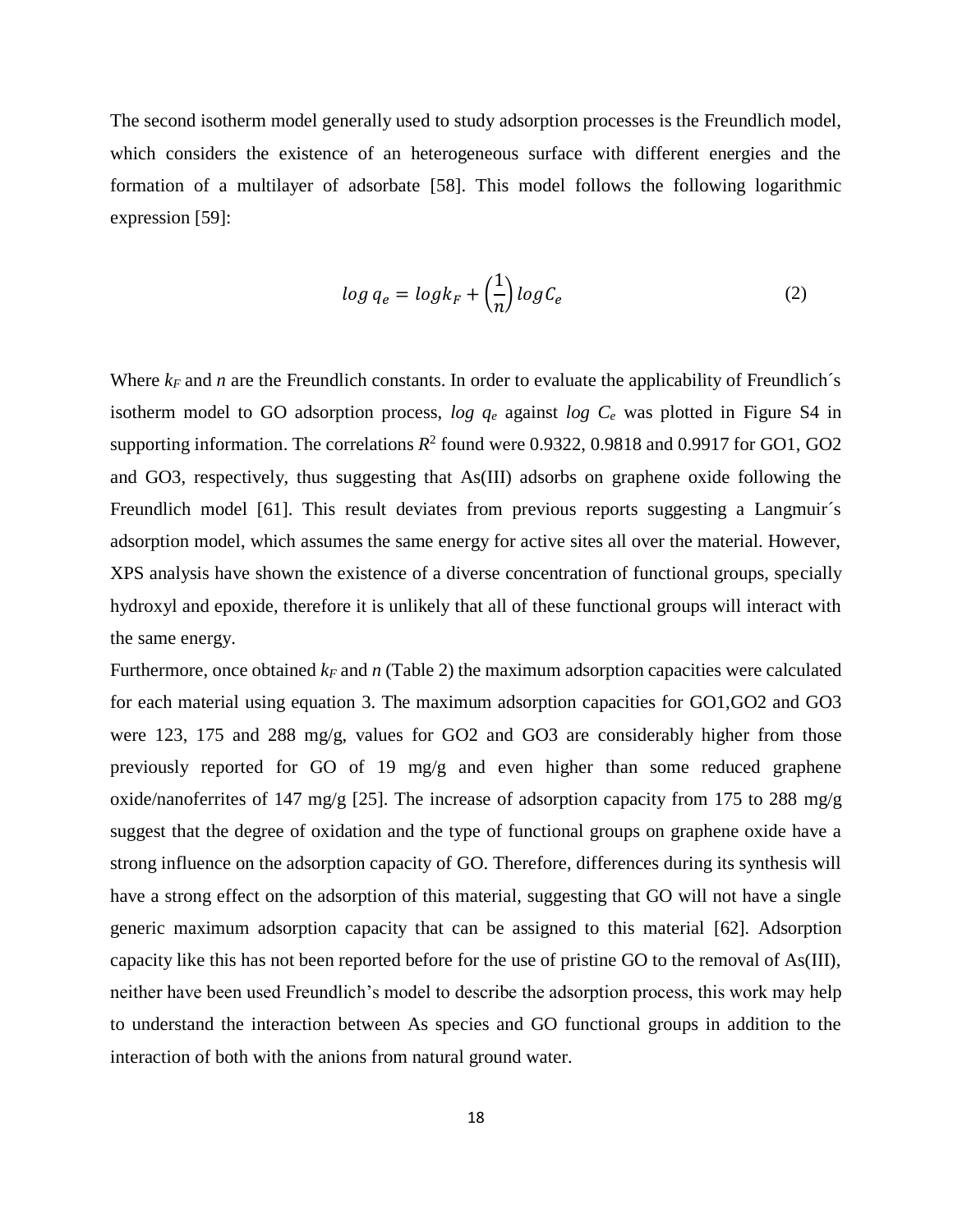$$
k_F = \frac{q_m}{(C_e)^{\frac{1}{n}}} \tag{3}
$$

| <b>Material</b> | $k_{F}$ | n      | $I\!\!R^2$ | $q_m$              |
|-----------------|---------|--------|------------|--------------------|
| GO <sub>1</sub> | 0.5614  | 1.1760 | 0.9322     | $123 \text{ mg/g}$ |
| GO <sub>2</sub> | 0.1528  | 0.9475 | 0.9818     | $175 \text{ mg/g}$ |
| GO <sub>3</sub> | 0.0904  | 0.8125 | 0.9917     | $288 \text{ mg/g}$ |

**Table 2.** Freundlich constants and maximum adsorption capacity for GO1 and GO2.

# *3.4. Effect of natural anions in the adsorption of Arsenic (III)*

Ions such  $SO_4^2$ <sup>-</sup>,  $CO_3^2$  and  $PO_4^3$  have a strong effect on the adsorption capacity of materials to the point that they can reduce beyond 50% the adsorption capacity of nanomaterials [63]. The effect of these ions is even more relevant considering that in arid and semi-arid regions the underground waters contain high concentrations of these ions [32]. Therefore, it is necessary to study the effect of  $SO_4^2$ ,  $CO_3^2$  and  $PO_4^3$  on GO to adsorb arsenic. Figure 10 shows the effect of such ions on the adsorption capacity of GO. Only the maximum and minimum concentrations of these ions were used considering the values reported by Navarro-Noya [32]. As observed in Figure 9,  $PO<sub>4</sub><sup>3</sup>$  (1.5-30 mg/L) has a minimum effect on *qe*, since the adsorption reduced from 5.6 down to 4.15 mg/g with 30 mg/L of PO<sub>4</sub><sup>3</sup>. On the other hand,  $SO_4^2$ , showed a clear effect on the adsorption of As(III) since at 1.25 mg/g it induced a reduction on adsorption capacity of 22 %, as the values changed from 5.6 mg/g down to 4 mg/g for 1695 mg/L  $SO_4^2$ . Furthermore,  $CO_3^2$  showed the strongest effect on GO since at 200 and 1290 mg/L the adsorption of As(III) reduced to 2.3 and 1.7 mg/g, a reduction of 41 and 30% than the original value, respectively.

Although Wei Wan and co-workers reported that concentration between 1-4 mg/L inhibited As removal using Lepidocrocite ( $γ$ -FeOOH), they attribute this effect to  $PO<sub>4</sub><sup>3</sup>$  competing with arsenic species for the active sites on the material surface [64]. Furthermore, even when the  $SO<sub>4</sub><sup>2</sup>$ concentration was higher than PO<sub>4</sub><sup>3</sup> (170-1695 mg/L), its effect on  $q_e$  was minimum since the  $q_e$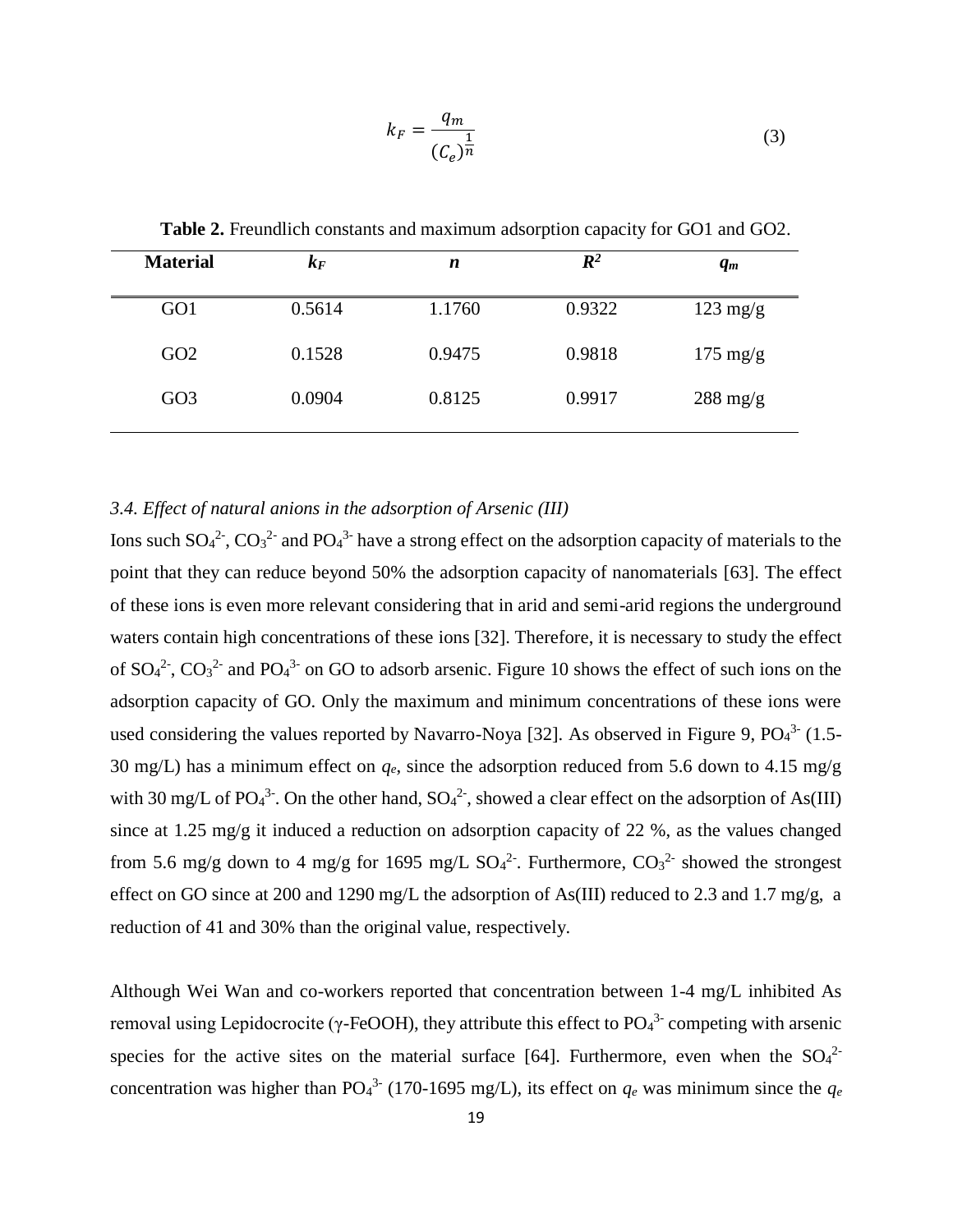without any anion was 4.5 mg/g, whereas after the addition of  $SO_4^2$  the  $q_e$  reduced to 3.05  $\pm 0.99$ and 3.61  $\pm$ 0.46 mg/g for 170 and 1695 mg/L of sulfates. Interestingly, the highest concentrations of sulfates showed a higher adsorption capacity *qe*. This effect could be attributed to the As affinity towards sulfur groups like  $SO_4^2$  which could be favoring adsorption process, however its effects merit further studies to clearly explain this result [63]. In the case of  $CO<sub>3</sub><sup>2</sup>$ , which had the strongest effect at all concentrations, it is likely that affected As adsorption by saturating the GO surface, thus inhibiting As-GO interaction [65].



**Figure 9.** Ion effect on adsorption capacity for GO3. Arsenic initial concentration 25 mg/L.

#### *3.5. Computational simulation*

A striking difference in the interaction energy between the arsenic containing species and the various functional groups in GO is observed, ranging from less than 1.0 to over 380.0 kcal/mol. Table 3 gathers the calculated interaction energies between the arsenic guests and the corresponding functional group to which it is bound in GO.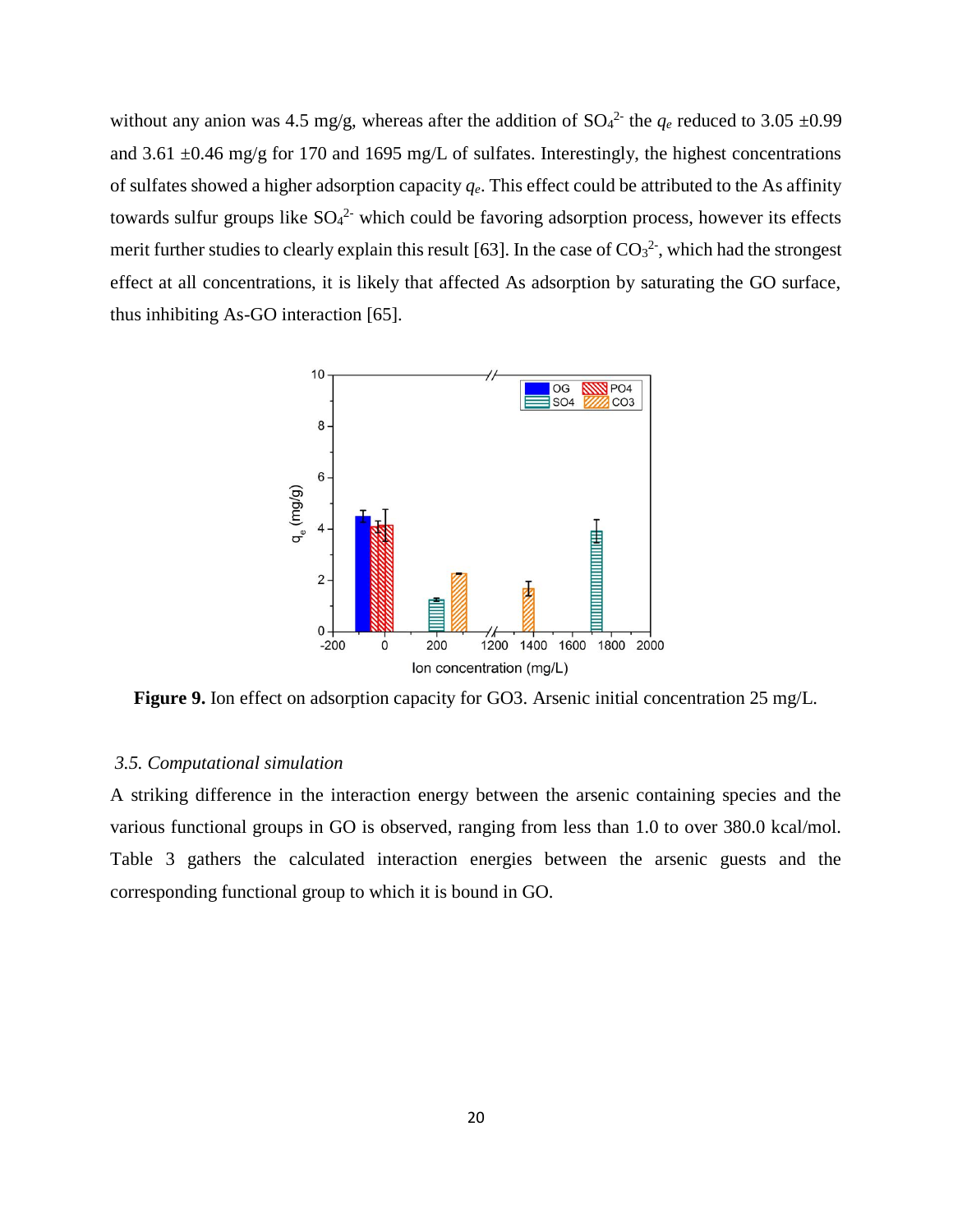| <b>Functional</b> | As (III)   |                                 |                                |  |  |
|-------------------|------------|---------------------------------|--------------------------------|--|--|
| group             | $H_3AsO_3$ | H <sub>2</sub> ASO <sub>3</sub> | HASO <sub>3</sub> <sup>2</sup> |  |  |
| <b>Graphene</b>   | 3.90       | 254.54                          | 383.35                         |  |  |
| Epoxide           | 360.57     | 329.98                          | 0.72                           |  |  |
| <b>Hydroxyl</b>   | 378.50     | 383.35                          | 378.98                         |  |  |

**Table 3**. Interaction Energies [kcal/mol] calculated at the LC-ωPBE/6-31G(*d*,*p*) level of theory.

The bare graphene sheet interacts strongly with the charged arsenic species possibly due to a strong polarization effect of the  $\pi$  electron density. Hydroxyl groups strongly interact with all species charged or neutral through the formation of hydrogen bonds. Finally, epoxide groups are the least favored functional group throughout the list of arsenic species in table 3. Frontier orbitals HOMO and LUMO are, in all cases, localized over the  $\pi$  system of graphene regardless of the arsenic species adsorbed onto it, as illustrated in Figure 10, which leads to the conclusion that their interaction is mostly electrostatic in nature. A full gathering of frontier orbitals is available in Table S6 of the supporting information section.



**Figure 10.** Frontier HOMO (left) LUMO (right) orbitals for the  $H_3AsO_3$  adsorbed onto graphene oxide calculated at the LC-ωPBE/6-31G(*d*,*p*) level of theory (hydrogen atoms omitted for the sake of clarity).

To further address the nature of the graphene–arsenous acid interaction, the molecular electrostatic potential (MEP) was calculated and mapped onto the electron density isosurface; distribution of the electrostatic potential is dependent of the charge of the arsenic species adsorbed, yet it is only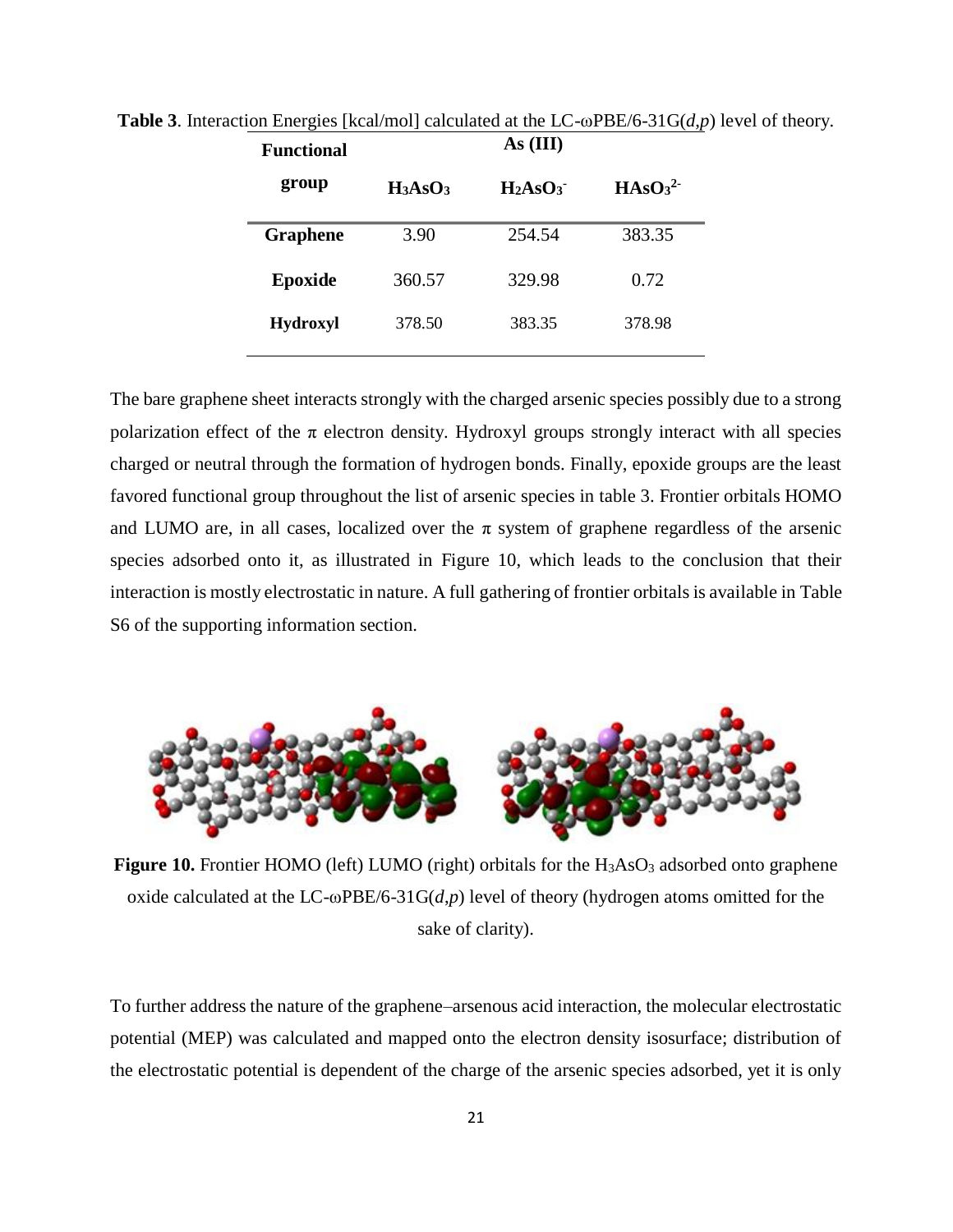locally so, the potential on graphene remains mostly undisturbed except around the region on which the adsorption takes place. Figure 11 shows a comparison between the adsorption of the neutral  $H_3AsO_3$  compound and the anionic  $HAsO_3^2$ , the latter increases the negative potential (red zones) around the adsorbed arsenic compound whereas the former exhibits a more neutral potential distribution. All MEP maps are available in the supporting information in Table S7.



**Figure 11.** Molecular Electrostatic Potential (MEP) mapped onto the electron density isosurface calculated at the LC- $\omega$ PBE/6-31G( $d$ , $p$ ) level of theory.

## *3.6. Cytotoxicity of Graphene Oxide*

If graphene oxide is to be used as adsorbent material or for other applications, is important to ensure that this material will not represent an environmental hazard. Therefore, we have characterized the cytotoxicity of the three GO produced. Figure 12 shows the dose-dependent effect of GO in cellular viability, where monocytes were used as test cells. At 10 μg/ml the cellular viability decreased by 20% compared to the control group (only DMSO), while at 50 μg/ml cellular viability was reduced by 45%.

To test the toxicity of GO Farid Ahmed, et al. used diverse microbial communities from a wastewater treatment plant with a higher dosage of GO, from 10 to 300 mg/L. They found that all concentration inhibited the bacterial metabolic activity, especially those exposed to concentration between 100 to 300 mg/L, the reduction was between 50 and 70% and caused a decrease in bacterial growth of 35%[66]. Xiangang Hu et al. studied not only the phytotoxicity of GO in wheat but also the toxicity of arsenic as an aggregate. The concentration of GO was from 0.1 to 10 mg/L and As was 10 mg/L. Separately neither GO nor As caused a significant inhibition on seed germination or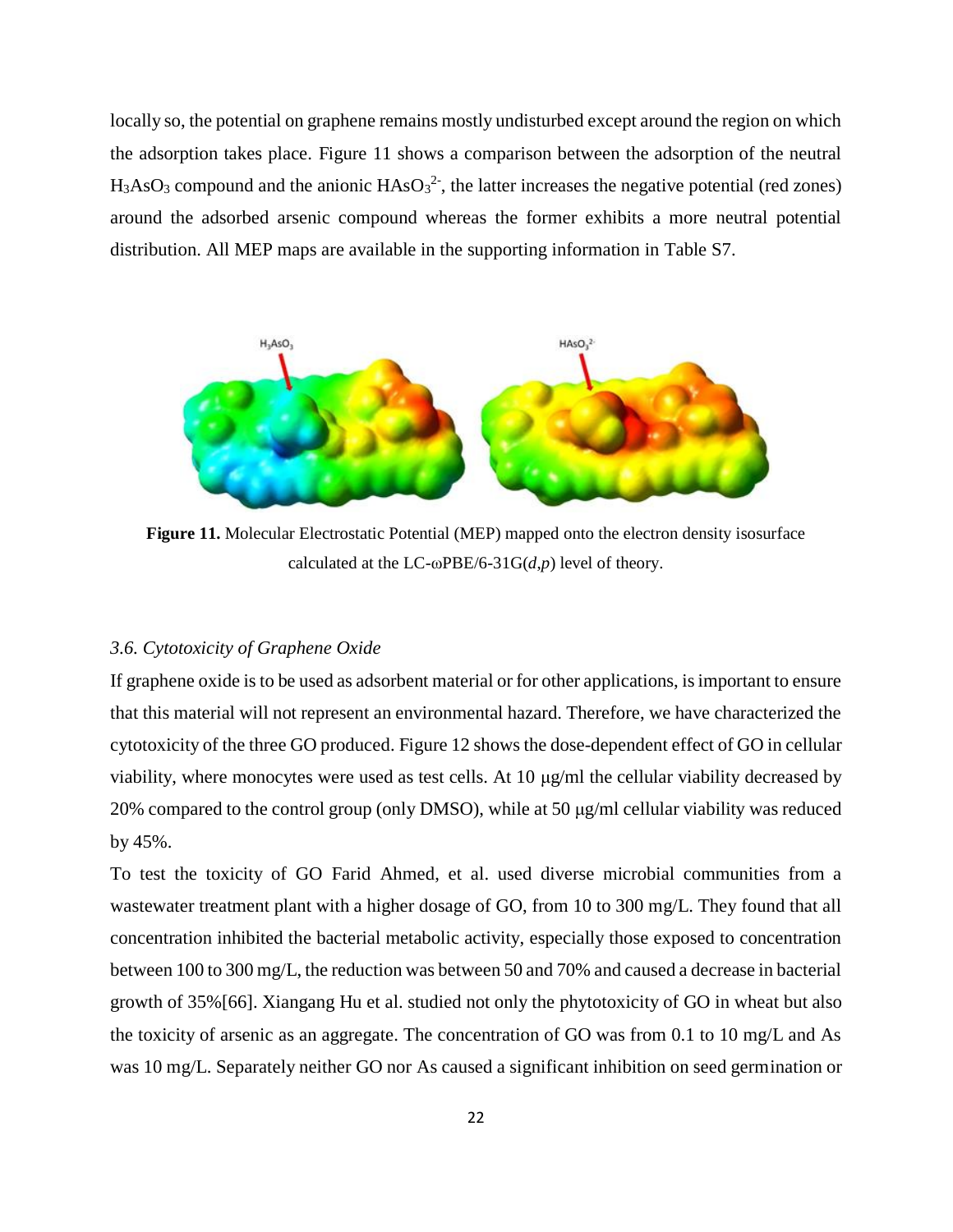plan growth but together, even at 0.1 mg/L, caused a reduction of shoot length and low chlorophyll content [19].

The toxicity of GO and others carbon based materials are attributed to its high content of oxygenated functional groups and its small particle size, since this characteristic allow them to interact with cells and generate membrane damage and oxidative stress [67]. Due to the high concentration of oxygenated functional groups both GO showed a significate inhibition in cellular viability, in spite of the different oxidation degree.



Figure 12. Cytotoxicity of graphene oxide with different degrees of oxidation.

# **4. Conclusions**

Our work has shown that the adsorption capacity of GO can be tuned towards higher values, in this case for As(III), by controlling the degree of oxidation of the material. As the oxidation degree increased from 1.98 to 1.35 C/O ratios through the increase of KMnO<sub>4</sub> during the synthesis process, the As(III) maximum adsorption capacity went from 123 to 288 mg/g, to the authors knowledge the highest adsorption capacity reported for OG, and among the highest reported for other nanomaterials. Experimental and modelling work demonstrated that the presence of hydroxyl and epoxide groups were important to adsorb As(III) through hydrogen bonds as they could reach interaction energies of 370 and 361, respectively. Nevertheless, our results show that pH and As(III) concentration play an important role on the adsorption of As(III) since at pH 7, no clear difference between GO with different degrees of oxidation was detected. Furthermore, our work also stressed the importance of considering the cytotoxicity and the influence of secondary salts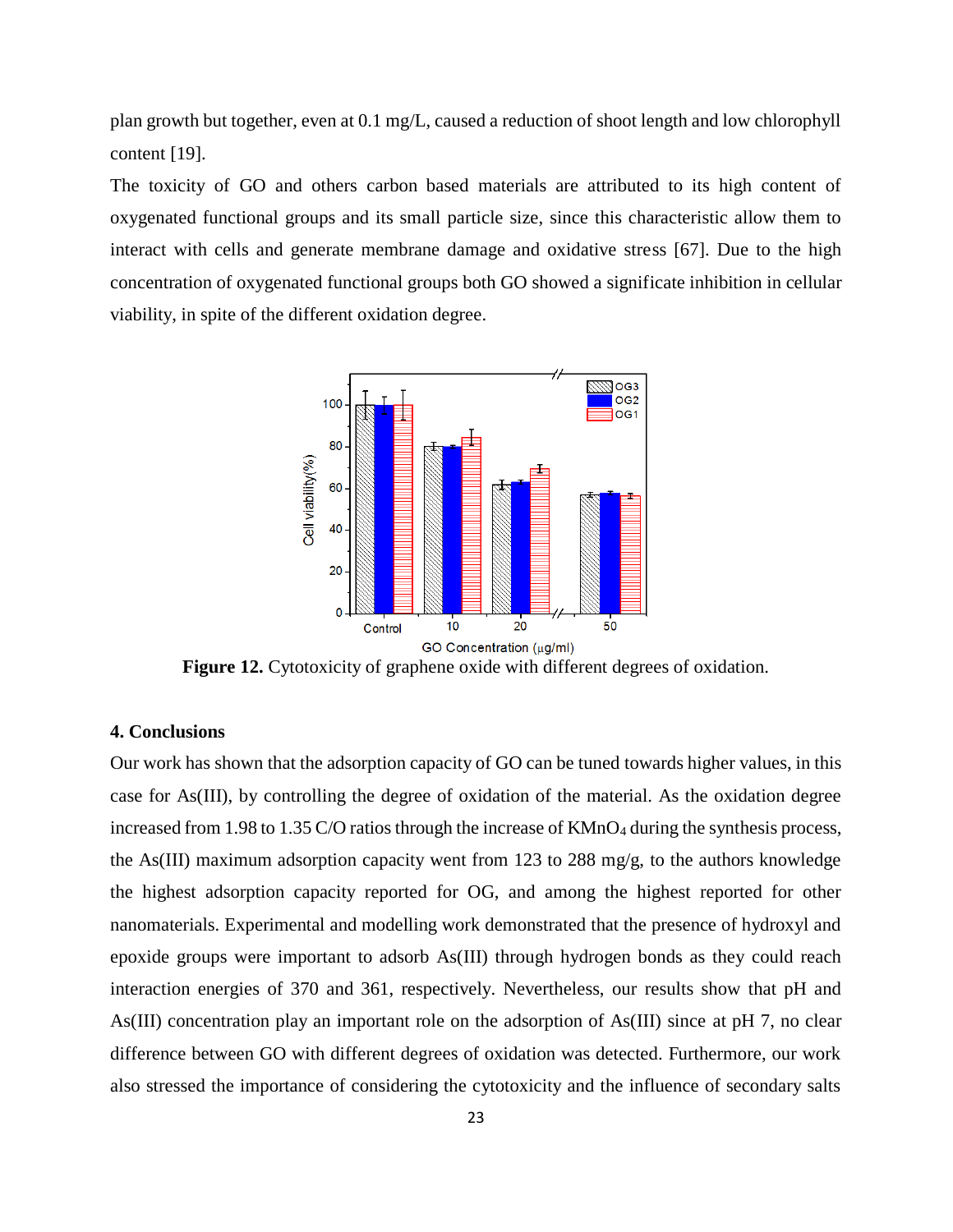towards the development of adsorbent materials. Cell viabilities of 57% at 50 µg/L were measured for GO regardless of the degree of oxidation, whereas the presence of  $CO<sub>3</sub><sup>2</sup>$  can reduce the adsorption capacity of As(III) almost by 30%. Therefore, further improvements need to be made towards the development of an As(III) graphene oxide based material with high adsorption capacity, low cytotoxicity and high selectivity, particularly for its used in hard waters.

### **Acknowledgements**

This material is based upon work supported by a grant from the Consejo Nacional de Ciencia y Tecnología (CONACYT, project number: 247080, Problemas Nacionales). The authors would like to acknowledge CONACYT for the PhD and MSc grant awarded to A.C. Reynosa Martinez, G. Navarro Tovar and W.R. Gallegos Perez, respectively.

# **References**

- [1] R. Brunt, L. Vasak, and J. Griffioen, "Arsenic in groundwater: Probability of occurrence of excessive concentration on global scale," Utrecht, 2004.
- [2] J. Bundschuh *et al.*, "One century of arsenic exposure in Latin America: A review of history and occurrence from 14 countries," *Sci. Total Environ.*, vol. 429, pp. 2–35, 2012.
- [3] F. I. Arreguín-Cortés, R. Chávez-Guillén, and P. R. Soto-Navarro, "subterránea en México," *Tláloc, Asoc. Mex. Hidráulica*, vol. 45, no. 45, p. 11, 2009.
- [4] M. Bissen and F. H. Frimmel, "Arsenic A review. Part II: Oxidation of arsenic and its removal in water treatment," *Acta Hydrochim. Hydrobiol.*, vol. 31, no. 2, pp. 97–107, 2003.
- [5] S. Goldberg, "Competitive Adsorption of Arsenate and Arsenite on Oxides and Clay Minerals," *Soil Sci. Soc. Am. J.*, vol. 66, no. 2, p. 413, 2002.
- [6] D. Mohan and C. U. Pittman, "Arsenic removal from water/wastewater using adsorbents-A critical review," *J. Hazard. Mater.*, vol. 142, no. 1–2, pp. 1–53, 2007.
- [7] K. Zhang, V. Dwivedi, C. Chi, and J. Wu, "Graphene oxide/ferric hydroxide composites for efficient arsenate removal from drinking water," *J. Hazard. Mater.*, vol. 182, no. 1–3, pp. 162–168, 2010.
- [8] T. S. Sakthivel, S. Das, C. J. Pratt, and S. Seal, "One-pot synthesis of a ceria-graphene oxide composite for the efficient removal of arsenic species," *Nanoscale*, vol. 9, no. 10,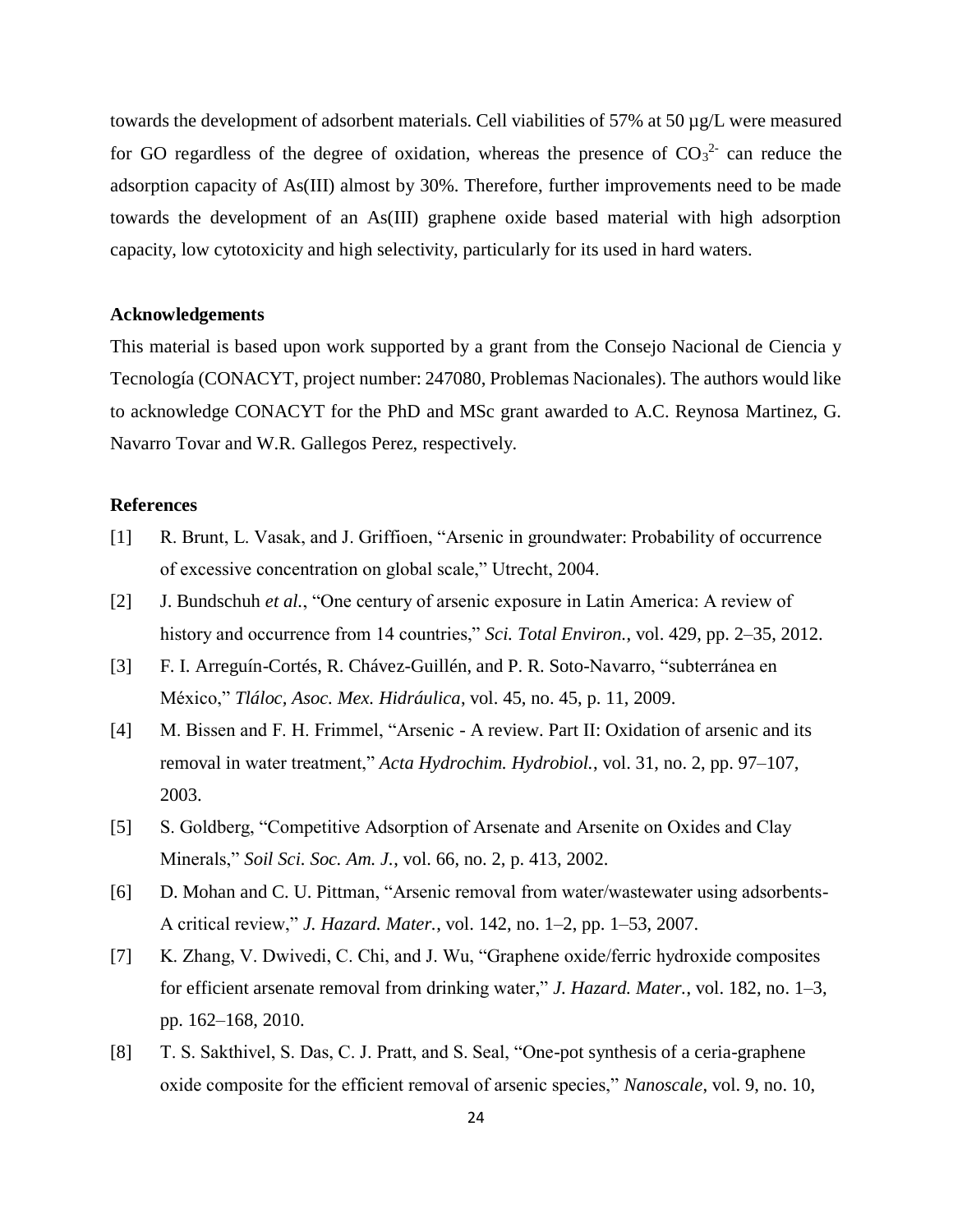pp. 3367–3374, 2017.

- [9] T. Y. Lin and D. H. Chen, "One-step green synthesis of arginine-capped iron oxide/reduced graphene oxide nanocomposite and its use for acid dye removal," *RSC Adv.*, vol. 4, no. 56, pp. 29357–29364, 2014.
- [10] H. J. Shipley, S. Yean, A. T. Kan, and M. B. Tomson, "Adsorption of arsenic to magnetite nanoparticles: Effect of particle concentration, pH, ionic strength, and temperature," *Environ. Toxicol. Chem.*, vol. 28, no. 3, pp. 509–515, 2009.
- [11] S. R. Chowdhury and E. K. Yanful, "Arsenic removal from aqueous solutions by adsorption on magnetite nanoparticles," *Water Environ. J.*, vol. 25, no. 3, pp. 429–437, 2011.
- [12] S. Pourbeyram, S. Alizadeh, and S. Gholizadeh, "Simultaneous removal of arsenate and arsenite from aqueous solutions by graphene oxide-zirconium (GO-Zr) nanocomposite," *J. Environ. Chem. Eng.*, vol. 4, no. 4, pp. 4366–4373, 2016.
- [13] D. Cortés-Arriagada and A. Toro-Labbé, "Improving As(III) adsorption on graphene based surfaces: Impact of chemical doping," *Phys. Chem. Chem. Phys.*, vol. 17, no. 18, pp. 12056–12064, 2015.
- [14] Z. Wang, R. T. Bush, and J. Liu, "Arsenic(III) and iron(II) co-oxidation by oxygen and hydrogen peroxide: Divergent reactions in the presence of organic ligands," *Chemosphere*, vol. 93, no. 1, pp. 1936–1941, 2013.
- [15] Q. Wu, J. Lan, C. Wang, Y. Zhao, Z. Chai, and W. Shi, "Understanding the Interactions of Neptunium and Plutonium Ions with Graphene Oxide: Scalar-Relativistic DFT Investigations," *J. Phys. Chem. Lett.*, vol. 118, pp. 10273–10280, 2014.
- [16] G. K. Ramesha, A. Vijaya Kumara, H. B. Muralidhara, and S. Sampath, "Graphene and graphene oxide as effective adsorbents toward anionic and cationic dyes," *J. Colloid Interface Sci.*, vol. 361, no. 1, pp. 270–277, 2011.
- [17] G. Z. Kyzas, E. A. Deliyanni, and K. A. Matis, "Graphene oxide and its application as an adsorbent for wastewater treatment," *J. Chem. Technol. Biotechnol.*, vol. 89, no. 2, pp. 196–205, 2014.
- [18] S. Thangavel and G. Venugopal, "Understanding the adsorption property of grapheneoxide with different degrees of oxidation levels," *Powder Technol.*, vol. 257, pp. 141–148, 2014.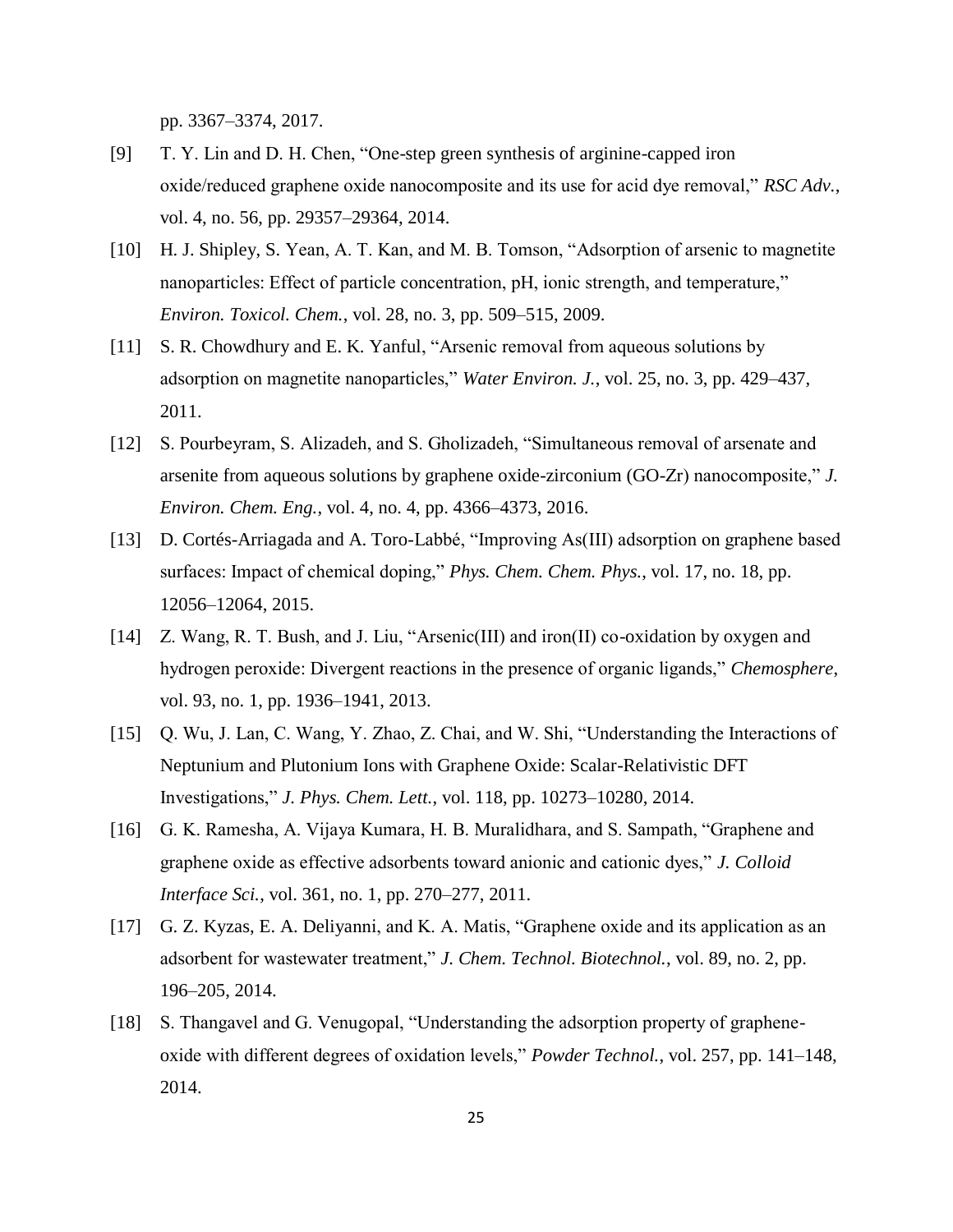- [19] X. Hu, J. Kang, K. Lu, R. Zhou, L. Mu, and Q. Zhou, "Graphene oxide amplifies the phytotoxicity of arsenic in wheat," *Sci. Rep.*, vol. 4, pp. 1–10, 2014.
- [20] W. S. Hummers and R. E. Offeman, "Preparation of Graphitic Oxide," *J. Am. Chem. Soc.*, vol. 80, no. 6, p. 1339, 1958.
- [21] D. C. Marcano *et al.*, "Improved synthesis of graphene oxide," *ACS Nano*, vol. 4, no. 8, pp. 4806–4814, 2010.
- [22] Z. Liu, X. Duan, X. Zhou, G. Qian, J. Zhou, and W. Yuan, "Controlling and formation mechanism of oxygen-containing groups on graphite oxide," *Ind. Eng. Chem. Res.*, vol. 53, no. 1, pp. 253–258, 2014.
- [23] T. Szabó *et al.*, "Evolution of Surface Functional Groups in a Series of Progressively Oxidized Graphite Oxides," *Chem. Mater.*, vol. 18, no. 11, pp. 2740–2749, 2006.
- [24] G. Shao, Y. Lu, F. Wu, C. Yang, F. Zeng, and Q. Wu, "Graphene oxide: The mechanisms of oxidation and exfoliation," *J. Mater. Sci.*, vol. 47, no. 10, pp. 4400–4409, 2012.
- [25] H. Su, Z. Ye, and N. Hmidi, "High-performance iron oxide–graphene oxide nanocomposite adsorbents for arsenic removal," *Colloids Surfaces A Physicochem. Eng. Asp.*, vol. 522, pp. 161–172, 2017.
- [26] D. Van Halem, S. A. Bakker, G. L. Amy, and J. C. Van Dijk, "Arsenic in drinking water: A worldwide water quality concern for water supply companies," *Drink. Water Eng. Sci.*, vol. 2, no. 1, pp. 29–34, 2009.
- [27] American Society for testing and Materials, "ASTM D2972-15 Standard Test Methodos for Arsenic in Water." pp. 1–10.
- [28] F. Fernández-Luqueño, "Physicochemical and microbiological characterization for drinking water quality assessment in Southeast Coahuila, Mexico," *Int. J. Environ. Pollut.*, vol. 59, pp. 78–92, 2016.
- [29] M. A. Armienta, R. Rodriguez, A. Aguayo, N. Ceniceros, G. Villaseñor, and O. Cruz, "Arsenic contamination of groundwater at Zimapán, Mexico," *Hydrogeology Journal*, vol. 5, no. 2. pp. 39–46, 1997.
- [30] I. Rosas, R. Belmont, A. Armienta, and A. Baez, "Arsenic concentrations in water, soil, milk and forage in Comarca Lagunera, Mexico," pp. 133–149, 1997.
- [31] G. Hernández Ordáz, M. A. Segura Castruita, L. C. Álvarez González Pico, R. A. Aldaco Nuncio, M. Fortis Hernández, and G. González Cervantes, "Comportamiento del arsénico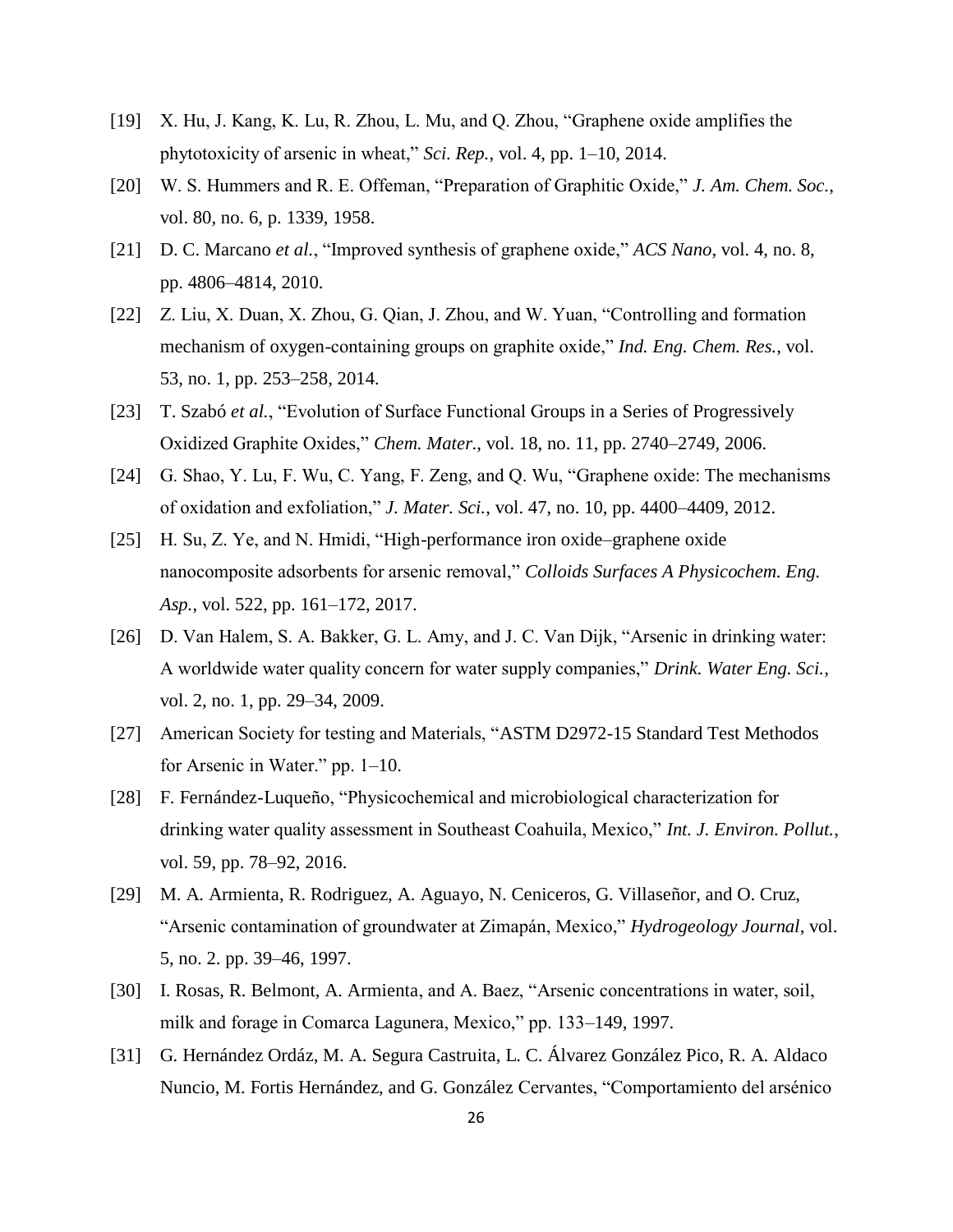en suelos de la región lagunera de Coahuila, México," *Terra Latinoam.*, vol. 31, no. 4, pp. 295–303, 2013.

- [32] Y. E. Navarro-Noya *et al.*, "Pyrosequencing Analysis of the Bacterial Community in Drinking Water Wells," *Microb. Ecol.*, vol. 66, no. 1, pp. 19–29, 2013.
- [33] M. L. Frisch, "Gaussian 09, Revision A.02." Gaussian, Inc, Wallingford CT, 2009.
- [34] K. Krishnamoorthy, M. Veerapandian, K. Yun, and S. J. Kim, "The chemical and structural analysis of graphene oxide with different degrees of oxidation," *Carbon N. Y.*, vol. 53, pp. 38–49, 2013.
- [35] Y. Zhang, S. Zhang, and T. S. Chung, "Nanometric Graphene Oxide Framework Membranes with Enhanced Heavy Metal Removal via Nanofiltration," *Environ. Sci. Technol.*, vol. 49, no. 16, pp. 10235–10242, 2015.
- [36] V. N. Popov, L. Henrard, and P. Lambin, "Resonant Raman spectra of graphene with point defects," *Carbon N. Y.*, vol. 47, no. 10, pp. 2448–2455, 2009.
- [37] A. C. Ferrari, "Raman spectroscopy of graphene and graphite: Disorder, electron-phonon coupling, doping and nonadiabatic effects," *Solid State Commun.*, vol. 143, no. 1–2, pp. 47–57, 2007.
- [38] A. C. Ferrari and D. M. Basko, "Raman spectroscopy as a versatile tool for studying the properties of graphene," *Nat. Nanotechnol.*, vol. 8, no. 4, pp. 235–246, 2013.
- [39] K. N. Kudin *et al.*, "Raman Spectra of Graphite Oxide and Functionalized Graphene Sheets," *Nano Lett.*, vol. 8, no. 1, pp. 36–41, 2007.
- [40] S. Claramunt, A. Varea, D. López-Díaz, M. M. Velázquez, A. Cornet, and A. Cirera, "The importance of interbands on the interpretation of the raman spectrum of graphene oxide," *J. Phys. Chem. C*, vol. 119, no. 18, pp. 10123–10129, 2015.
- [41] A. Sadezky, H. Muckenhuber, H. Grothe, R. Niessner, and U. Pöschl, "Raman microspectroscopy of soot and related carbonaceous materials: Spectral analysis and structural information," *Carbon N. Y.*, vol. 43, no. 8, pp. 1731–1742, 2005.
- [42] R. Wu, Y. Wang, L. Chen, L. Huang, and Y. Chen, "Control of the oxidation level of graphene oxide for high efficiency polymer solar cells," *RSC Adv.*, vol. 5, no. 61, pp. 49182–49187, 2015.
- [43] V. A. Sethuraman, L. J. Hardwick, V. Srinivasan, and R. Kostecki, "Surface structural disordering in graphite upon lithium intercalation/deintercalation," *J. Power Sources*, vol.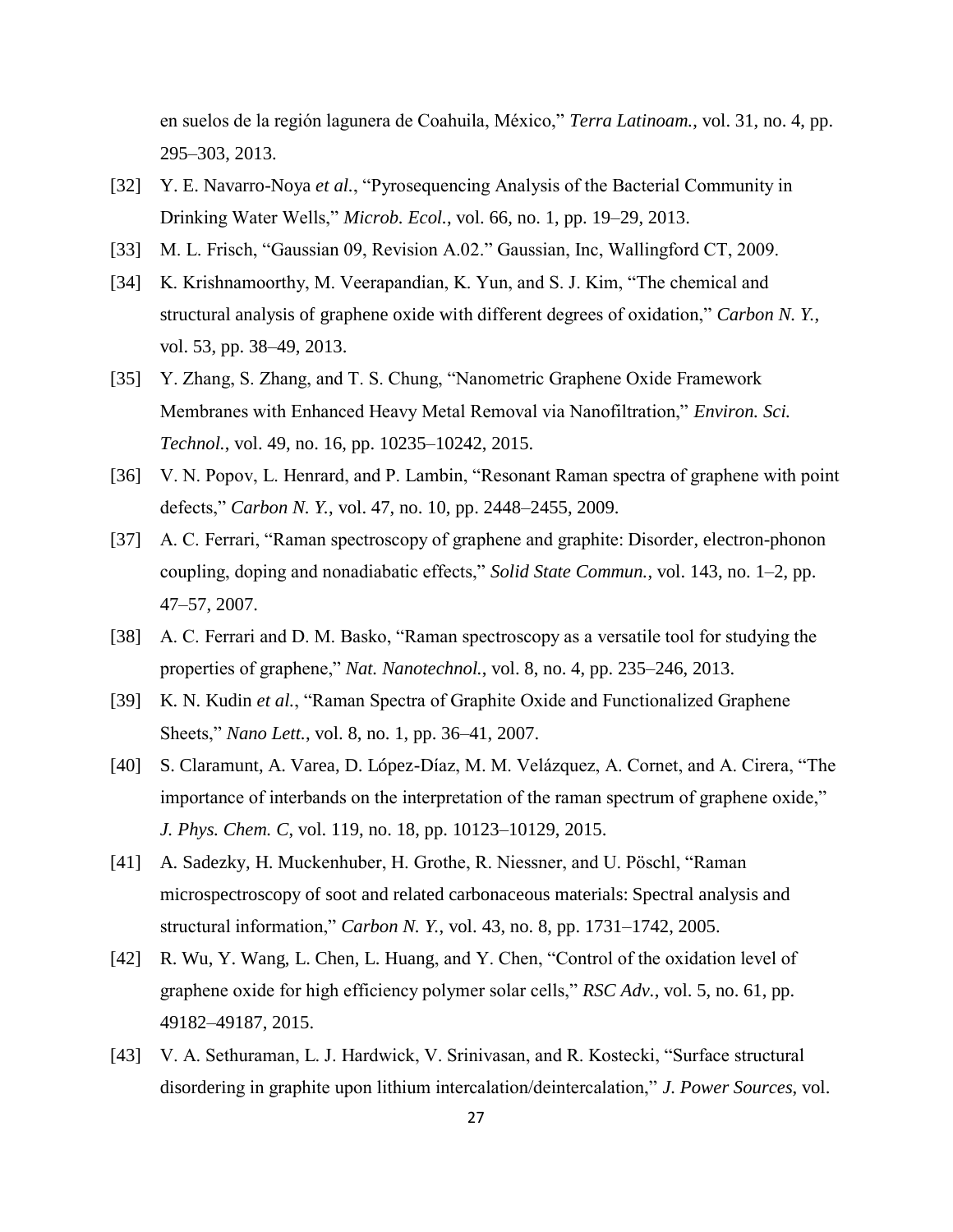195, no. 11, pp. 3655–3660, 2010.

- [44] K. G. Zhou *et al.*, "Electrically controlled water permeation through graphene oxide membranes," *Nature*, vol. 559, no. 7713, pp. 236–240, 2018.
- [45] C. Vallés, F. Beckert, L. Burk, R. Mülhaupt, R. J. Young, and I. A. Kinloch, "Effect of the C/O ratio in graphene oxide materials on the reinforcement of epoxy-based nanocomposites," *J. Polym. Sci. Part B Polym. Phys.*, vol. 54, no. 2, pp. 281–291, 2016.
- [46] M. Seredych, J. A. Rossin, and T. J. Bandosz, "Changes in graphite oxide texture and chemistry upon oxidation and reduction and their effect on adsorption of ammonia," *Carbon N. Y.*, vol. 49, no. 13, pp. 4392–4402, 2011.
- [47] S. Stankovich, "Synthesis of graphene-based nanosheets via chemical reduction of exfoliated graphite oxide," *Carbon N. Y.*, vol. 45, pp. 1558–1565, 2007.
- [48] H. Zhang *et al.*, "Carboxyl-functionalized graphene oxide polyamide nanofiltration membrane for desalination of dye solutions containing monovalent salt," *J. Memb. Sci.*, vol. 539, pp. 128–137, 2017.
- [49] Z. Li *et al.*, "Uranium ( VI ) adsorption on graphene oxide nanosheets from aqueous solutions," *Chem. Eng. J.*, vol. 210, pp. 539–546, 2012.
- [50] B. Konkena and S. Vasudevan, "Understanding aqueous dispersibility of graphene oxide and reduced graphene oxide through p K a measurements," *J. Phys. Chem. Lett.*, vol. 3, no. 7, pp. 867–872, 2012.
- [51] ASTM, "Zeta potential of colloids in water and waste water. ASTM standar D 4187-82.," *Am. Soc. Test. Mater.*, 1985.
- [52] H. Yan *et al.*, "Effects of the oxidation degree of graphene oxide on the adsorption of methylene blue," *J. Hazard. Mater.*, vol. 268, pp. 191–198, 2014.
- [53] F. Baskoro *et al.*, "Graphene oxide-cation interaction: Inter-layer spacing and zeta potential changes in response to various salt solutions," *Journal of Membrane Science*, vol. 554. pp. 253–263, 2018.
- [54] C.-J. Shih, S. Lin, R. Sharma, M. S. Strano, and D. Blankschtein, "Understanding the pH-Dependent Behavior of Graphene Oxide Aqueous Solutions: A Comparative Experimental and Molecular Dynamics Simulation Study," *Langmuir*, vol. 28, no. 1, pp. 235–241, 2011.
- [55] M. Asadullah, I. Jahan, M. B. Ahmed, P. Adawiyah, N. H. Malek, and M. S. Rahman, "Preparation of microporous activated carbon and its modification for arsenic removal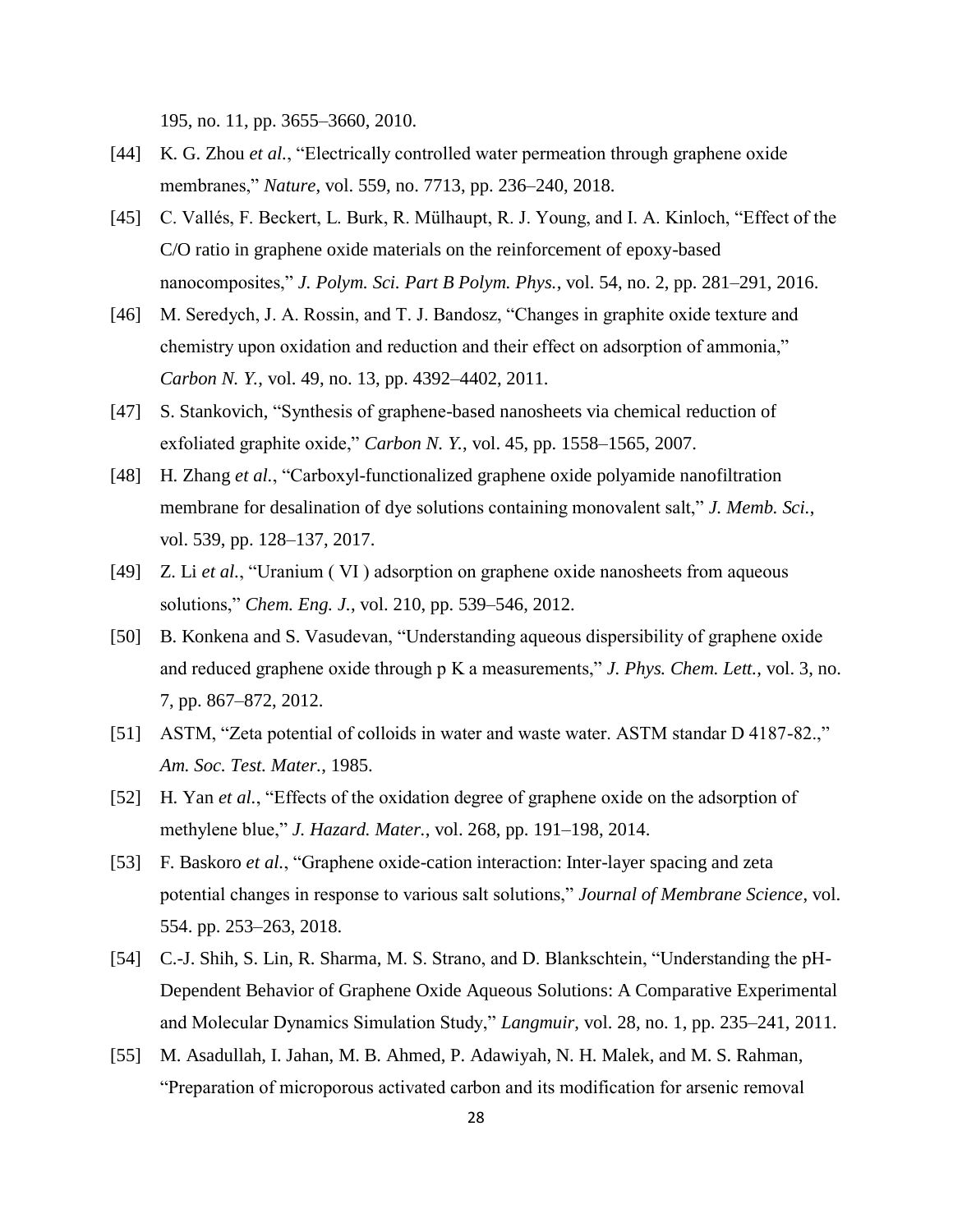from water," *J. Ind. Eng. Chem.*, vol. 20, no. 3, pp. 887–896, 2014.

- [56] L. Lorenzen, J. S. J. van Deventer, and W. M. Landi, "Factors affecting the mechanism of the adsorption of arsenic species on activated carbon," *Miner. Eng.*, vol. 8, no. 4–5, pp. 557–569, 1995.
- [57] Y. Bulut and H. Aydin, "A kinetics and thermodynamics study of methylene blue adsorption on wheat shells," *Desalination*, vol. 194, no. 1–3, pp. 259–267, 2006.
- [58] B. H. Hameed, A. T. M. Din, and A. L. Ahmad, "Adsorption of methylene blue onto bamboo-based activated carbon: Kinetics and equilibrium studies," *J. Hazard. Mater.*, vol. 141, no. 3, pp. 819–825, 2007.
- [59] K. B. Payne and T. M. Abdel-Fattah, "Adsorption of arsenate and arsenite by iron-treated activated carbon and zeolites: Effects of pH, temperature, and ionic strength," *J. Environ. Sci. Heal. - Part A Toxic/Hazardous Subst. Environ. Eng.*, vol. 40, no. 4, pp. 723–749, 2005.
- [60] N. Kannan and M. M. Sundaram, "Kinetics and mechanism of removal of methylene blue by adsorption on various carbons - A comparative study," *Dye. Pigment.*, vol. 51, no. 1, pp. 25–40, 2001.
- [61] M. M. Nassar and Y. H. Magdy, "Removal of different basic dyes from aqueous solutions by adsorption on palm-fruit bunch particles," *Chem. Eng. J.*, vol. 66, no. 3, pp. 223–226, 1997.
- [62] A. O. Dada, A. P. Olalekan, A. M. Olatunya, and D. O., "Langmuir , Freundlich , Temkin and Dubinin – Radushkevich Isotherms Studies of Equilibrium Sorption of  $Zn 2 + Unto$ Phosphoric Acid Modified Rice Husk," *IOSR J. Appl. Chem.*, vol. 3, no. 1, pp. 38–45, 2012.
- [63] C. Su and R. W. Puls, "Arsenate and arsenite removal by zerovalent iron: Effects of phosphate, silicate, carbonate, borate, sulfate, chromate, molybdate, and nitrate, relative to chloride," *Environ. Sci. Technol.*, vol. 35, no. 22, pp. 4562–4568, 2001.
- [64] W. Wan, T. J. Pepping, T. Banerji, S. Chaudhari, and D. E. Giammar, "Effects of water chemistry on arsenic removal from drinking water by electrocoagulation," *Water Res.*, vol. 45, no. 1, pp. 384–392, 2011.
- [65] X. Meng, S. Bang, and G. P. Korfiatis, "Effects of silicate, sulfate, and carbonate on arsenic removal by ferric chloride," *Water Res.*, vol. 34, no. 4, pp. 1255–1261, 2000.